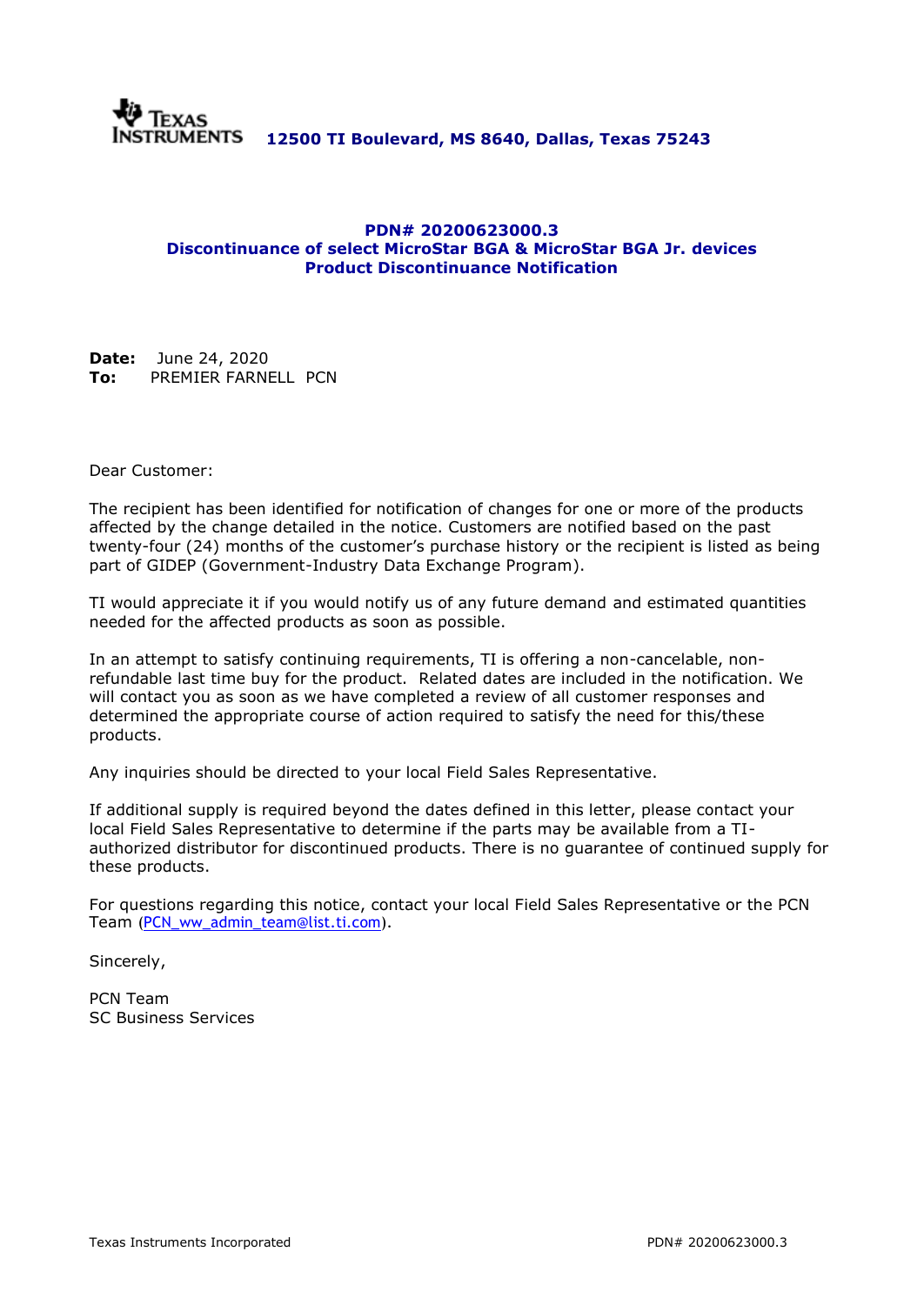### **20200623000.3 Attachments1**

### **Products Affected:**

The devices listed on this page are a subset of the complete list of affected devices. According to our records, you have purchased this device within the past twenty-four (24) months. The corresponding customer part number is also listed, if available.

#### **DEVICE CUSTOMER PART NUMBER**

TMS320C5532AZHH10 TMS320C5533AZHH10 null TMS320C5535AZHH10

| <b>CUSTOMER PART NUMBER</b> |      |  |
|-----------------------------|------|--|
|                             | null |  |
|                             | null |  |

Details of this Product Discontinuance follow on the next page(s).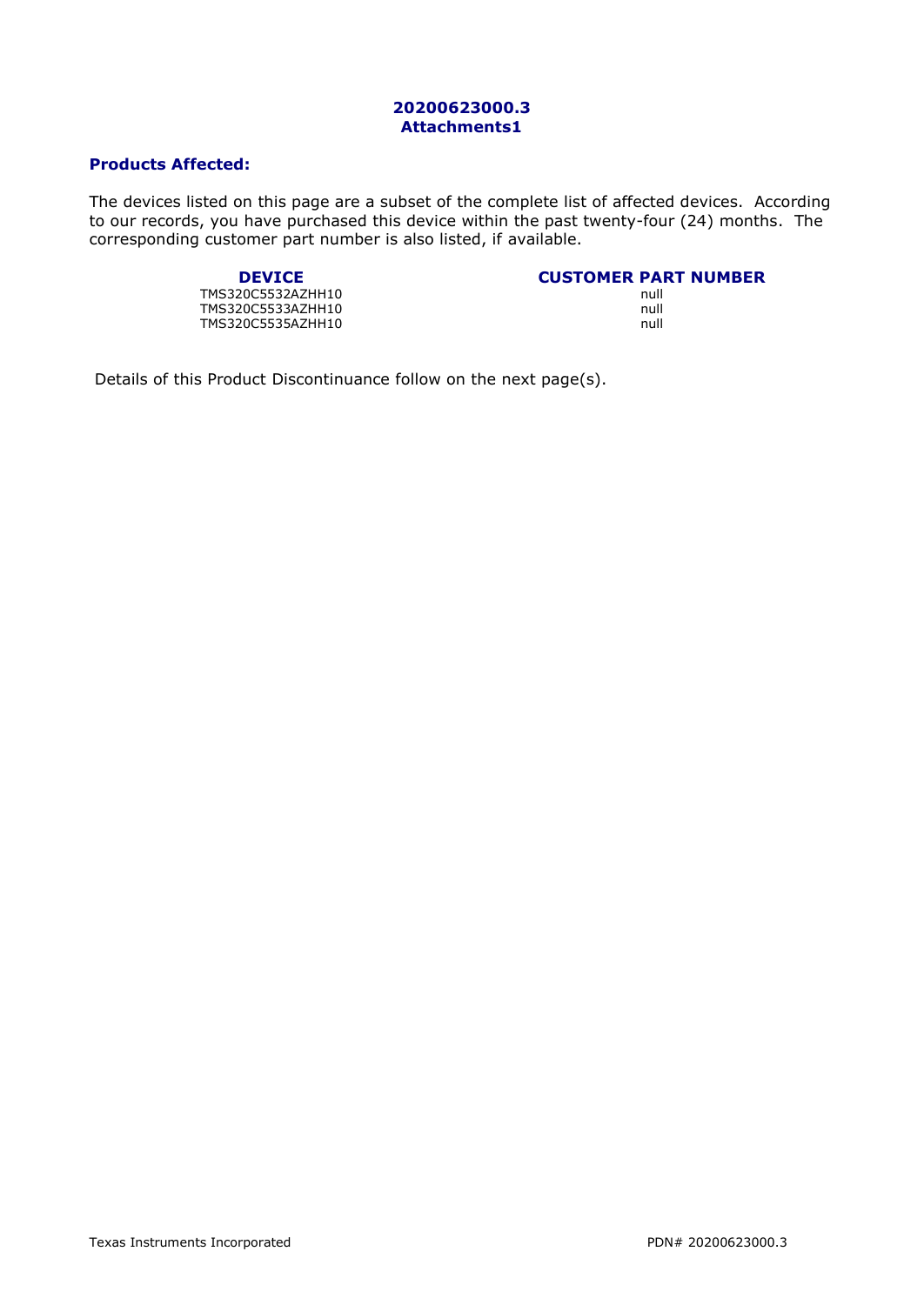| <b>PDN Number:</b><br>20200623000.3                                                |  |  |  |                                                                    | <b>PDN</b><br>Date:          |  | June 24, 2020 |                |
|------------------------------------------------------------------------------------|--|--|--|--------------------------------------------------------------------|------------------------------|--|---------------|----------------|
| <b>Title:</b>                                                                      |  |  |  | Discontinuance of select MicroStar BGA & MicroStar BGA Jr. devices |                              |  |               |                |
| <b>PCN Manager</b><br><b>Quality Services</b><br><b>Customer Contact:</b><br>Dept: |  |  |  |                                                                    |                              |  |               |                |
| <b>Last date to order:</b>                                                         |  |  |  | March 24, 2021                                                     | <b>Last date to</b><br>ship: |  |               | March 24, 2022 |
| Product Discontinuance - End Of Life<br><b>Change Type:</b>                        |  |  |  |                                                                    |                              |  |               |                |
| <b>Product Discontinuance Notification Details</b>                                 |  |  |  |                                                                    |                              |  |               |                |

#### **Description of Discontinuance:**

Texas Instruments, Incorporated (TI) is announcing the discontinuance of select MicroStar BGA & MicroStar BGA Jr. package devices. A non-cancelable, non-refundable last time buy is being offered per the date shown above. Part numbers are shown in the Product Affected section below. Recommended replacements are being offered on some devices as shown in the Product Affected Section.

### **Group 1 Devices: Products in the Microstar BGA package were redesigned using a laminate BGA package (nFBGA). These products have Pb-Free Package Balls.**

**Group 2 Devices: Products in the Microstar BGA package were redesigned using a laminate BGA package (nFBGA). These Products being Discontinued currently have SnPb Package Balls.** Some customers may wish to stay with SnPb package balls in the nFBGA package; some may wish to move to Pb-free nFBGA package balls. Both replacement part numbers are provided.

### **Group 1 and 2 Devices additional information:**

Availability of replacement devices (in nFBGA packages) may vary. The replacements that are not yet released to production as of the date on this PDN are noted in **red text** in the Product Affected section. These devices are estimated to be released to production in August. For questions regarding the release status of a particular device, please contact [phoebewong@ti.com.](mailto:phoebewong@ti.com)

The devices in the MicroStar BGA package were redesigned using a laminate BGA package (nFBGA). nFBGA provides the same X and Y dimensions as MicroStar BGA, and provides pin-to-pin and footprint compatibility. However the nFBGA PCB land pattern and stencil recommendations have been updated to achieve better soldering results after extensive testing and evaluation. For more details, please refer to this [nFBGA application note.](http://www.ti.com/litv/pdf/spraa99b)

|                      | <b>Assembly Site nFBGA</b> |
|----------------------|----------------------------|
| <b>Assembly Site</b> | <b>TI Philippines</b>      |
| Mount Compound       | film/epoxy                 |
| Mold compound        | 4205283                    |
| Wire Type            | Cu                         |
| Substrate            | <b>Laminate</b>            |

### **BOM for new nFBGA Package:**

#### **Group 3 Devices: Products in the Micostar BGA package are being discontinued and were not redesigned into a laminate BGA package. TI has recommended replacements for some of these devices, but not all.**

NOTE: There are no samples offered for withdrawn/obsolete products. For samples of any replacement products, please contact your local sales representative or visit the TI store at [https://www.ti.com/store.](https://www.ti.com/store)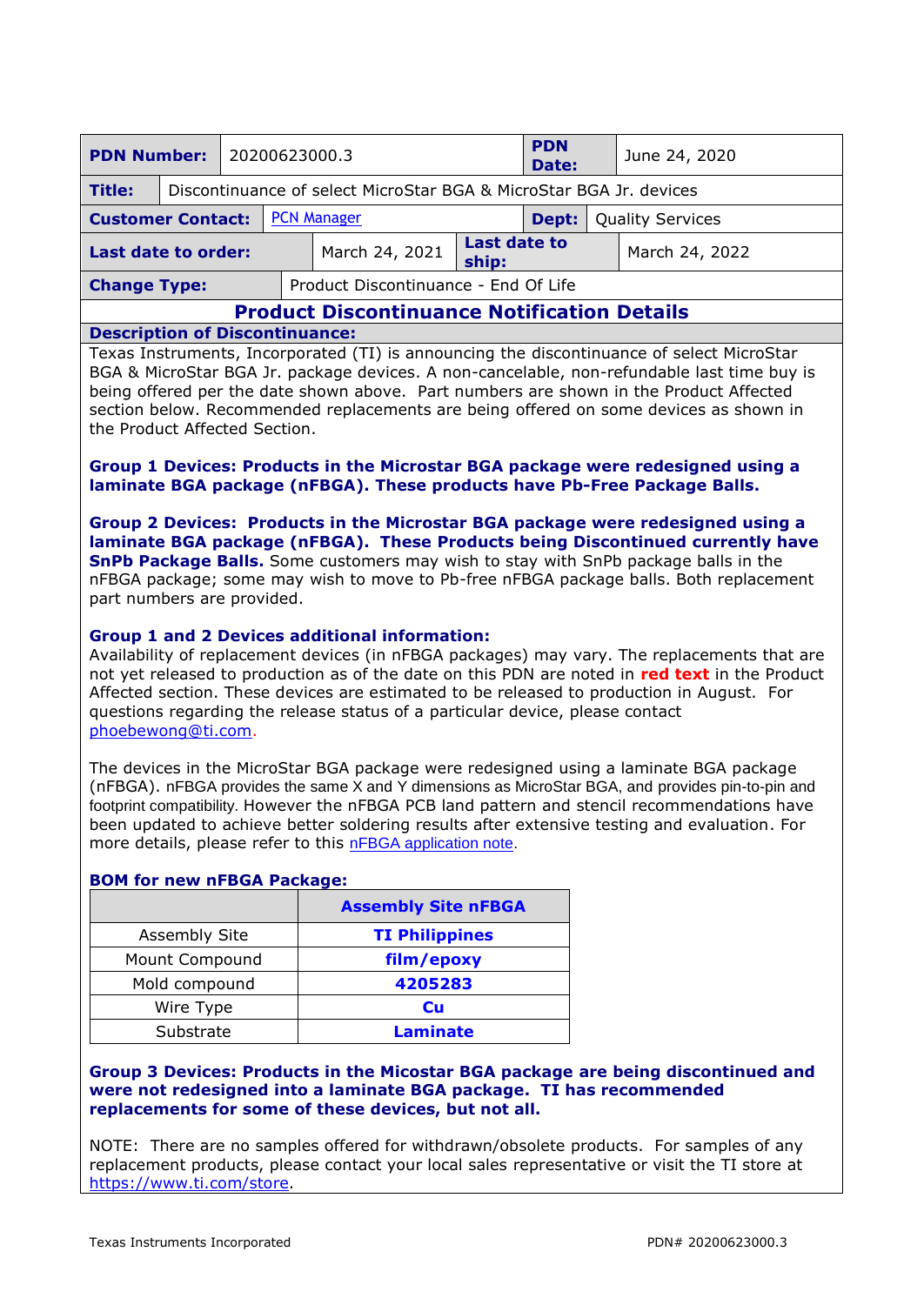**Reason for Withdrawal/Discontinuance:**

Due to an equipment End-Of-Life notice from our substrate supplier, we are phasing out certain MicroStar BGA & MicroStar BGAJr package devices and offering a last time buy.

| <b>Product Being Discontinued</b><br>(Pb-Free Package Balls) | <b>RECOMMENDED</b><br><b>REPLACEMENT PRODUCTS</b><br>(nFBGA Package)<br>(Pb-Free Package Balls) | <b>REPLACEMENT CODES</b> |  |  |
|--------------------------------------------------------------|-------------------------------------------------------------------------------------------------|--------------------------|--|--|
| AFE4491ZRC                                                   | AFE4491NMAT                                                                                     | Q                        |  |  |
| AFE4491ZRCR                                                  | AFE4491NMAR                                                                                     | Q                        |  |  |
| AFE4491ZRCT                                                  | AFE4491NMAT                                                                                     | Q                        |  |  |
| C5509ZOOME1C2103DR                                           | TMS320VC5509AZAYR                                                                               | Q                        |  |  |
| D35004AZGW160                                                | D35004AZAV160                                                                                   | Q                        |  |  |
| D35004AZGW200                                                | D35004AZAV200                                                                                   | Q                        |  |  |
| D35004AZGWA200                                               | D35004AZAVA200                                                                                  | Q                        |  |  |
| D36155ZGU160                                                 | D36155ZWS160                                                                                    | Q                        |  |  |
| DVC5416ZGU160IDWLD                                           | TMS320VC5416ZWS160                                                                              | Q                        |  |  |
| MSP430F2416TZQW                                              | MSP430F2416TZCA                                                                                 | Q                        |  |  |
| MSP430F2416TZQWR                                             | MSP430F2416TZCAR                                                                                | Q                        |  |  |
| MSP430F2417TZQWR                                             | MSP430F2417TZCAR                                                                                | Q                        |  |  |
| MSP430F2418TZQW                                              | MSP430F2418TZCA                                                                                 | Q                        |  |  |
| MSP430F2418TZQWR                                             | MSP430F2418TZCAR                                                                                | Q                        |  |  |
| MSP430F2616TZQW                                              | MSP430F2616TZCA                                                                                 | Q                        |  |  |
| MSP430F2616TZQWR                                             | MSP430F2616TZCAR                                                                                | Q                        |  |  |
| MSP430F2617TZQW                                              | MSP430F2617TZCA                                                                                 | Q                        |  |  |
| MSP430F2617TZQWR                                             | MSP430F2617TZCAR                                                                                | Q                        |  |  |
| MSP430F2618TZQW                                              | MSP430F2618TZCA                                                                                 | Q                        |  |  |
| MSP430F2618TZQWR                                             | MSP430F2618TZCAR                                                                                | Q                        |  |  |
| MSP430F2619TZQW                                              | MSP430F2619TZCA                                                                                 | Q                        |  |  |
| MSP430F2619TZQWR                                             | MSP430F2619TZCAR                                                                                | Q                        |  |  |
| MSP430F478IZQW                                               | MSP430F478IZCA                                                                                  | Q                        |  |  |
| MSP430F478IZQWR                                              | MSP430F478IZCAR                                                                                 | Q                        |  |  |
| MSP430F5508IZQE                                              | MSP430F5508IZXH                                                                                 | Q                        |  |  |
| MSP430F5509IZQER                                             | MSP430F5509IZXHR                                                                                | $\overline{O}$<br>∼      |  |  |
| MSP430FG4617IZQWR                                            | MSP430FG4617IZCAR                                                                               | Q                        |  |  |
| OMAP5910JZZG2                                                | OMAP5910JZVL2                                                                                   | Q                        |  |  |
| OMAP5912ZZG                                                  | OMAP5912ZVL                                                                                     | Q                        |  |  |
| OMAP5912ZZGR                                                 | OMAP5912ZVLR                                                                                    | Q                        |  |  |
| TMS320C54CSTZGU                                              | TMS320C54CSTZWS                                                                                 | Q                        |  |  |
| TMS320C5502ZZZR300                                           | TMS320C5502ZAVR300                                                                              | Q                        |  |  |
| TMS320C5532AZHH05                                            | TMS320C5532AZAY05                                                                               | Q                        |  |  |
| TMS320C5532AZHH10                                            | TMS320C5532AZAY10                                                                               | Q                        |  |  |
| TMS320C5532AZHHA05                                           | TMS320C5532AZAYA05                                                                              | Q                        |  |  |
| TMS320C5532AZHHA10                                           | TMS320C5532AZAYA10                                                                              | Q                        |  |  |
| TMS320C5532NZHH10                                            | TMS320C5532NZAY10                                                                               | Q                        |  |  |
| TMS320C5533AZHH05                                            | TMS320C5533AZAY05                                                                               | Q                        |  |  |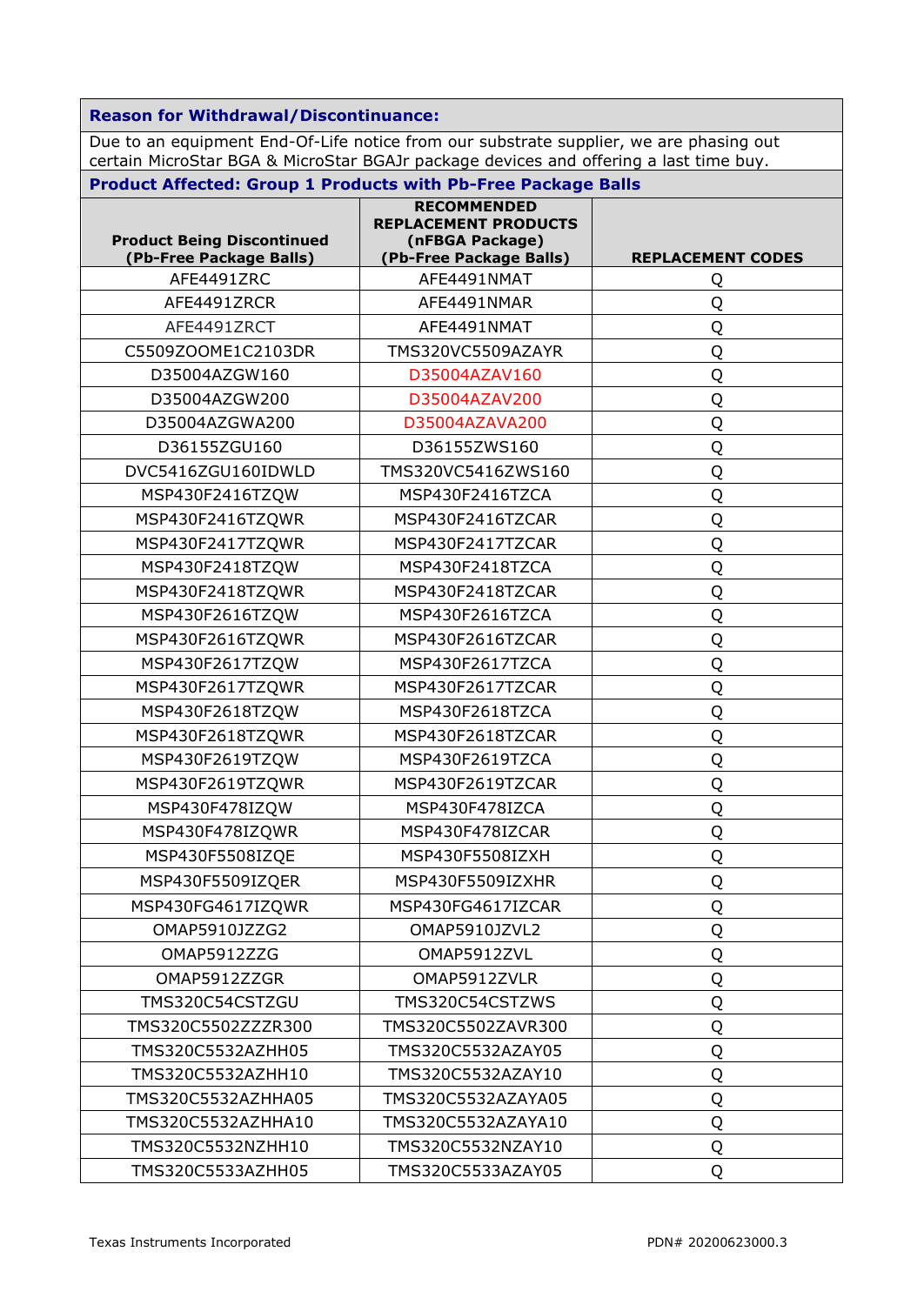| TMS320C5533AZHH10       | TMS320C5533AZAY10       | Q |
|-------------------------|-------------------------|---|
| TMS320C5533AZHHA05      | TMS320C5533AZAYA05      | Q |
| TMS320C5533AZHHA10      | TMS320C5533AZAYA10      | Q |
| TMS320C5534AZHH05       | TMS320C5534AZAY05       | Q |
| TMS320C5534AZHH10       | TMS320C5534AZAY10       | Q |
| TMS320C5534AZHHA05      | TMS320C5534AZAYA05      | Q |
| TMS320C5534AZHHA10      | TMS320C5534AZAYA10      | Q |
| TMS320C5534NZHH10       | TMS320C5534NZAY10       | Q |
| TMS320C5535AZHH05       | TMS320C5535AZAY05       | Q |
| TMS320C5535AZHH10       | TMS320C5535AZAY10       | Q |
| TMS320C5535AZHHA05      | TMS320C5535AZAYA05      | Q |
| TMS320C5535AZHHA10      | TMS320C5535AZAYA10      | Q |
| TMS320C6204ZHK200       | TMS320C6204ZWT200       | Q |
| TMS320C6204ZHKA200      | TMS320C6204ZWTA200      | Q |
| TMS320C6205DZHK200      | TMS320C6205DZWT200      | Q |
| TMS320C6205ZHK200       | TMS320C6205ZWT200       | Q |
| TMS320DA150ZGU160       | TMS320DA150ZWS160       | Q |
| TMS320SP103AZGW2        | TMS320VC5510AZAV2       | Q |
| TMS320SP109AZHH         | TMS320SP109AZAY         | Q |
| TMS320VC5402AZGU16      | TMS320VC5402AZWS16      | Q |
| TMS320VC5409AZGU12      | TMS320VC5409AZWS12      | Q |
| TMS320VC5409AZGU16      | TMS320VC5409AZWS16      | Q |
| TMS320VC5410AZGU12      | TMS320VC5410AZWS12      | Q |
| TMS320VC5410AZGU16      | TMS320VC5410AZWS16      | Q |
| TMS320VC5416ZGU120      | TMS320VC5416ZWS120      | Q |
| TMS320VC5416ZGU160      | TMS320VC5416ZWS160      | Q |
| TMS320VC5501ZZZ300      | TMS320VC5501ZAV300      | Q |
| TMS320VC5502ZZZ200      | TMS320VC5502ZAV200      | Q |
| TMS320VC5502ZZZ300      | TMS320VC5502ZAV300      | Q |
| TMS320VC5503ZHH         | TMS320VC5503ZAY         | Q |
| TMS320VC5506ZHH         | <b>TMS320VC5506ZAY</b>  | Q |
| <b>TMS320VC5506ZHHR</b> | <b>TMS320VC5506ZAYR</b> | Q |
| <b>TMS320VC5507ZHH</b>  | <b>TMS320VC5507ZAY</b>  | Q |
| <b>TMS320VC5507ZHHR</b> | <b>TMS320VC5507ZAYR</b> | Q |
| TMS320VC5509AZHH        | TMS320VC5509AZAY        | Q |
| TMS320VC5509AZHHC       | TMS320VC5509AZAYC       | Q |
| TMS320VC5509AZHHR       | TMS320VC5509AZAYR       | Q |
| TMS320VC5510AZGW1       | TMS320VC5510AZAV1       | Q |
| TMS320VC5510AZGW2       | TMS320VC5510AZAV2       | Q |
| TMS320VC5510AZGWA1      | TMS320VC5510AZAVA1      | Q |
| TMS320VC5510AZGWA2      | TMS320VC5510AZAVA2      | Q |
| TMS320VC5510AZGWD2      | TMS320VC5510AZAVD2      | Q |
| TMS32C5534AZHHA05R      | TMS32C5534AZAYA05R      | Q |
| TMS32C5535AZHHA10R      | TMS32C5535AZAYA10R      | Q |
| TMS32C6205DZHKA200      | TMS32C6205DZWTA200      | Q |
| TNETV2505CZGW           | TNETV2505ZAV            | Q |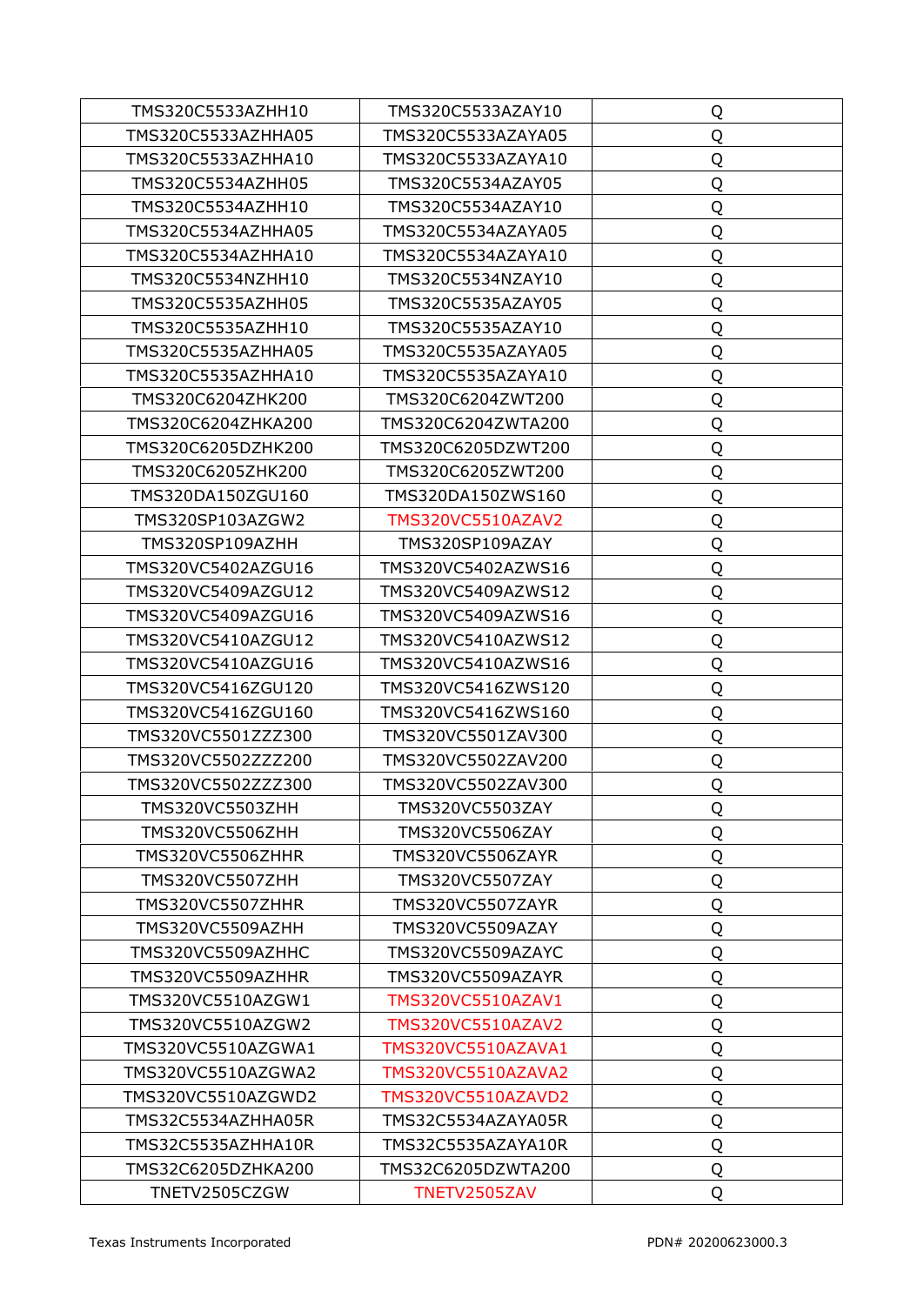| TNETV2505ZGW                                                                                       | TNETV2505ZAV                                                                                    |                    | Q                                                                                                      |                                    |  |  |
|----------------------------------------------------------------------------------------------------|-------------------------------------------------------------------------------------------------|--------------------|--------------------------------------------------------------------------------------------------------|------------------------------------|--|--|
| TNETV2510CZGW                                                                                      | TNETV2510ZAV                                                                                    |                    | Q                                                                                                      |                                    |  |  |
| TNETV2510ENZGW                                                                                     | TNETV2510ZAV                                                                                    |                    |                                                                                                        | Q                                  |  |  |
| TNETV2510FIDZGW                                                                                    | TNETV2510ZAV                                                                                    |                    |                                                                                                        | Q                                  |  |  |
| TNETV2510IDZGW                                                                                     | TNETV2510ZAV                                                                                    |                    | Q                                                                                                      |                                    |  |  |
| TNETV2510ZGW                                                                                       | TNETV2510ZAV                                                                                    |                    |                                                                                                        | Q                                  |  |  |
| VC55GPSZHH                                                                                         | TMS320VC5509AZAY                                                                                |                    |                                                                                                        | Q                                  |  |  |
| WDVC5510AZGWA2                                                                                     | WDVC5510AZAVA2                                                                                  |                    |                                                                                                        | Q                                  |  |  |
| Product Affected - Group 2 Products being Discontinued currently with SnPb<br><b>Package Balls</b> |                                                                                                 |                    |                                                                                                        |                                    |  |  |
| <b>Product Being</b><br><b>Discontinued</b><br>(SnPb Package Balls)                                | <b>RECOMMENDED</b><br><b>REPLACEMENT PRODUCTS</b><br>(nFBGA Package)<br>(Pb-Free Package Balls) |                    | <b>RECOMMENDED</b><br><b>REPLACEMENT</b><br><b>PRODUCTS (nFBGA</b><br>Package)<br>(SnPb Package Balls) | <b>REPLACEMENT</b><br><b>CODES</b> |  |  |
| OMAP5910JGZG2                                                                                      | OMAP5910JZVL2                                                                                   |                    | OMAP5910JGVL2                                                                                          | Q                                  |  |  |
| TMS320C54CSTGGU                                                                                    | TMS320C54CSTZWS                                                                                 |                    | TMS320C54CSTGWS                                                                                        | Q                                  |  |  |
| TMS320C6204GHKA200                                                                                 | TMS320C6204ZWTA200                                                                              |                    | TMS320C6204GWTA200                                                                                     | Q                                  |  |  |
| TMS320C6205DGHK200                                                                                 | TMS320C6205DZWT200                                                                              |                    | TMS320C6205DGWT200                                                                                     | Q                                  |  |  |
| TMS320C6205GHK20                                                                                   | TMS320C6205ZWT200                                                                               | TMS320C6205GWT200  |                                                                                                        | Q                                  |  |  |
| TMS320C6205GHKA200                                                                                 | None                                                                                            |                    | TMS320C6205GWTA200                                                                                     | Q                                  |  |  |
| TMS320VC5402AGGU16                                                                                 | TMS320VC5402AZWS16                                                                              |                    | TMS320VC5402AGWS16                                                                                     | Q                                  |  |  |
| TMS320VC5409AGGU12                                                                                 | TMS320VC5409AZWS12                                                                              |                    | TMS320VC5409AGWS12                                                                                     | Q                                  |  |  |
| TMS320VC5409AGGU16                                                                                 | TMS320VC5409AZWS16                                                                              |                    | TMS320VC5409AGWS16                                                                                     | Q                                  |  |  |
| TMS320VC5410AGGU12                                                                                 | TMS320VC5410AZWS12                                                                              |                    | TMS320VC5410AGWS12                                                                                     | Q                                  |  |  |
| TMS320VC5410AGGU16                                                                                 | TMS320VC5410AZWS16                                                                              |                    | TMS320VC5410AGWS16                                                                                     | Q                                  |  |  |
| TMS320VC5416GGU120                                                                                 | TMS320VC5416ZWS120                                                                              | TMS320VC5416GWS120 |                                                                                                        | Q                                  |  |  |
| TMS320VC5416GGU160                                                                                 | TMS320VC5416ZWS160                                                                              | TMS320VC5416GWS160 |                                                                                                        | Q                                  |  |  |
| TMS320VC5501GZZ300                                                                                 | TMS320VC5501ZAV300                                                                              |                    | TMS320VC5501GBE300                                                                                     | Q                                  |  |  |
| TMS320VC5502GZZ200                                                                                 | TMS320VC5502ZAV200                                                                              |                    | TMS320VC5502GBE200                                                                                     | Q                                  |  |  |
| TMS320VC5502GZZ300                                                                                 | TMS320VC5502ZAV300                                                                              |                    | TMS320VC5502GBE300                                                                                     | $\overline{Q}$                     |  |  |
| <b>TMS320VC5506GHH</b>                                                                             | TMS320VC5506ZAY                                                                                 |                    | TMS320VC5506GBB                                                                                        | Q                                  |  |  |
| <b>TMS320VC5507GHH</b>                                                                             | TMS320VC5507ZAY                                                                                 |                    | TMS320VC5507GBB                                                                                        | Q                                  |  |  |
| TMS320VC5509AGHH                                                                                   | TMS320VC5509AZAY                                                                                |                    | TMS320VC5509AGBB                                                                                       | Q                                  |  |  |
| TMS320VC5509AGHHR                                                                                  | TMS320VC5509AZAYR                                                                               |                    | TMS320VC5509AGBBR                                                                                      | Q                                  |  |  |
| TMS320VC5510AGGW1                                                                                  | TMS320VC5510AZAV1                                                                               |                    | TMS320VC5510AGBC1                                                                                      | Q                                  |  |  |
| TMS320VC5510AGGW2                                                                                  | TMS320VC5510AZAV2                                                                               |                    | <b>TMS320VC5510AGBC2</b>                                                                               | Q                                  |  |  |
| TMS320VC5510AGGWA1                                                                                 | TMS320VC5510AZAVA1                                                                              |                    | TMS320VC5510AGBCA1                                                                                     | Q                                  |  |  |
| TMS320VC5510AGGWA2                                                                                 | TMS320VC5510AZAVA2                                                                              |                    | <b>TMS320VC5510AGBCA2</b>                                                                              | Q                                  |  |  |
| TMS32C6205DGHKA200                                                                                 | TMS32C6205DZWTA200                                                                              |                    | TMS32C6205DGWTA200                                                                                     | Q                                  |  |  |
| TMSDVC5510AGGWA2                                                                                   | None                                                                                            |                    | TMSDVC5510AGBCA2                                                                                       | Q                                  |  |  |
| TNETV2510ENGGW                                                                                     | TNETV2510ZAV                                                                                    |                    | None                                                                                                   | Q                                  |  |  |
| TNETV2510GGW                                                                                       | TNETV2510ZAV                                                                                    |                    | None                                                                                                   | Q                                  |  |  |
| TNETV2510IDGGW                                                                                     | TNETV2510ZAV                                                                                    |                    | None                                                                                                   | Q                                  |  |  |
| VC55GPSGHH                                                                                         | TMS320VC5509AZAY                                                                                |                    | TMS320VC5509AGBB                                                                                       | Q                                  |  |  |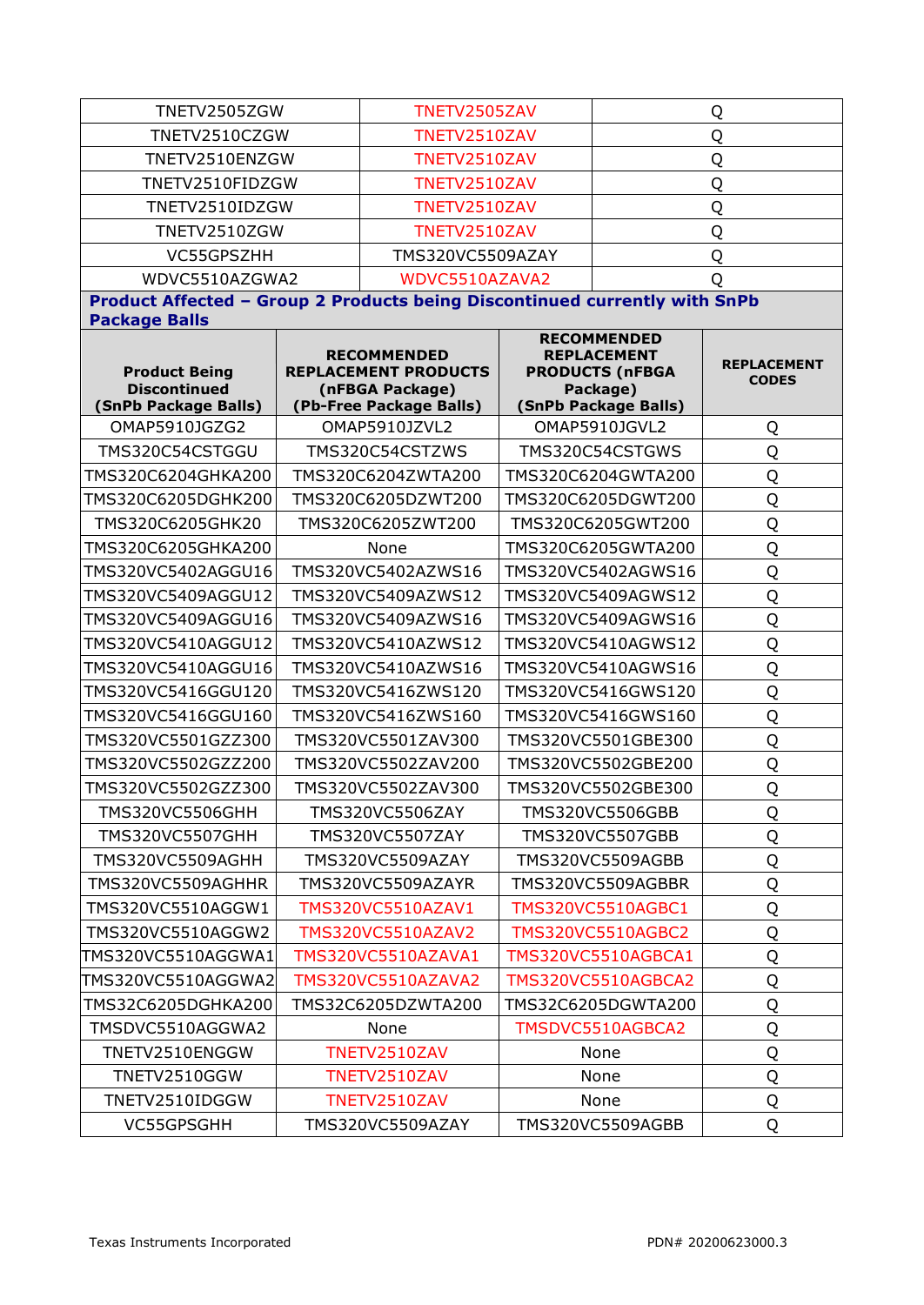| <b>Product Affected: Group 3</b>  |                                                   |                          |  |  |  |  |  |  |  |  |
|-----------------------------------|---------------------------------------------------|--------------------------|--|--|--|--|--|--|--|--|
| <b>Product Being Discontinued</b> | <b>RECOMMENDED</b><br><b>REPLACEMENT PRODUCTS</b> | <b>REPLACEMENT CODES</b> |  |  |  |  |  |  |  |  |
| M430F5359IZQWR-AU                 | None                                              | Not Applicable           |  |  |  |  |  |  |  |  |
| MPD23796ZQWT                      | None                                              | Not Applicable           |  |  |  |  |  |  |  |  |
| MSP430F2419TZQW                   | MSP430F2619TZCAR                                  | O                        |  |  |  |  |  |  |  |  |
| MSP430F2419TZQWR                  | None                                              | Not Applicable           |  |  |  |  |  |  |  |  |
| MSP430V307IZQER                   | MSP430F5308IZXH                                   | Q                        |  |  |  |  |  |  |  |  |
| MSP430V406IZQER                   | MSP430F5510IZXHR                                  | O                        |  |  |  |  |  |  |  |  |
| SM320VC5416GGU16EP                | None                                              | Not Applicable           |  |  |  |  |  |  |  |  |
| SM320VC5510AZPHA2                 | None                                              | Not Applicable           |  |  |  |  |  |  |  |  |
| SM32VC5510AGGWA2EP                | None                                              | Not Applicable           |  |  |  |  |  |  |  |  |
| TLV320AIC3254NZQER                | TLV320AIC3254IRHBR                                | S                        |  |  |  |  |  |  |  |  |
| TMS320LC548GGU-80                 | None                                              | Not Applicable           |  |  |  |  |  |  |  |  |
| TMS320VC5510AGPHA2                | None                                              | Not Applicable           |  |  |  |  |  |  |  |  |
| TVP5150AM1LGQCR                   | None                                              | Not Applicable           |  |  |  |  |  |  |  |  |
| V62/04605-01XA                    | None                                              | Not Applicable           |  |  |  |  |  |  |  |  |
| V62/04610-01XA                    | None                                              | Not Applicable           |  |  |  |  |  |  |  |  |
| VSP6300AZSPR                      | None                                              | Not Applicable           |  |  |  |  |  |  |  |  |

#### **Replacement Notes:**

 $F =$  Similar functionality but not equivalent.

P = Same functionality but not pin-for-pin equivalent and may not be parametrically equivalent.

Q = Same functionality and PIN-OUT as the compared device but is NOT an exact equivalent.

S = EXACT equivalent in functionality and parametrically to the compared device.

## **Qualification Report (nFBGA) Approve Date 20-Jan-2020**

**Qualification Results Data Displayed as: Number of lots / Total sample size / Total failed**

| <b>Ty</b><br>pe    | <b>Test</b><br>Name/<br>Conditio<br>$\mathbf n$                | <b>Durati</b><br>on | Qua<br><b>Devi</b><br>ce:<br>OM<br>$\overline{\mathbf{AP5}}$<br>$\frac{912}{\underline{ZV}}$ | <b>QBS</b><br>Packag<br>e<br><b>Refere</b><br>nce:<br><b>AM351</b><br><b>7ZCN</b> | <b>QBS</b><br>Packag<br>e<br><b>Refere</b><br>nce:<br>$\overline{COM}$<br><b>IOZW</b><br>$CR$ | <b>QBS</b><br>Packag<br>æ.<br><b>Refere</b><br>nce:<br>LMK0<br>4616Z<br>CRR | <b>QBS</b><br>Packag<br><b>Refere</b><br>nce:<br><b>MSP43</b><br><b>OFG43</b><br>$9$ IZCA | <b>QBS</b><br>Packag<br>e<br><b>Refere</b><br>nce:<br><b>MSP43</b><br><b>OFR59</b><br><b>94IZV</b><br>$\underline{\mathbf{W}}$ | <b>QBS</b><br>Packag<br>e<br><b>Refere</b><br>nce:<br><b>PCD32</b><br>15C00<br>AZBH<br>$\underline{\mathbf{R}}$ ,<br>PCD32<br>15C00<br><b>BZBH</b><br>$\underline{\mathbf{R}}$ | <b>QBS</b><br>Packag<br>e<br><b>Refere</b><br>nce:<br>TMP5<br><b>70LS3</b><br>137BZ<br>$\frac{\text{WTO}}{\text{O1}}$ | <b>QBS</b><br>Packag<br><b>Refere</b><br>nce:<br><b>TMS32</b><br>0DM64<br><b>46ZW</b><br> T | <b>QBS</b><br><b>Packag</b><br>e<br><b>Refere</b><br>nce:<br><b>TPS65</b><br>9038T<br><b>ZWSR</b><br>$\Omega$ | <b>QBS</b><br>Packag<br>e<br><b>Refere</b><br>nce:<br><b>TS3DD</b><br>R4000<br><b>ZBAR</b> |
|--------------------|----------------------------------------------------------------|---------------------|----------------------------------------------------------------------------------------------|-----------------------------------------------------------------------------------|-----------------------------------------------------------------------------------------------|-----------------------------------------------------------------------------|-------------------------------------------------------------------------------------------|--------------------------------------------------------------------------------------------------------------------------------|--------------------------------------------------------------------------------------------------------------------------------------------------------------------------------|-----------------------------------------------------------------------------------------------------------------------|---------------------------------------------------------------------------------------------|---------------------------------------------------------------------------------------------------------------|--------------------------------------------------------------------------------------------|
| A<br>$\mathcal{C}$ | Autoclav<br>e 121C                                             | 96<br>Hours         |                                                                                              |                                                                                   |                                                                                               |                                                                             |                                                                                           | 3/231/0                                                                                                                        |                                                                                                                                                                                |                                                                                                                       |                                                                                             |                                                                                                               |                                                                                            |
| BL<br>$\mathbb{R}$ | Board<br>Level<br>Reliabilit<br>y, Temp<br>Cycle, -<br>40/125C | 1000<br>Cycles      |                                                                                              | 1/32/0                                                                            | 1/32/0                                                                                        |                                                                             |                                                                                           |                                                                                                                                |                                                                                                                                                                                | 1/32/0                                                                                                                |                                                                                             |                                                                                                               |                                                                                            |
| BL<br>$\mathbb{R}$ | Board<br>Level<br>Reliabilit<br>y, Temp                        | 1000<br>Cycles      |                                                                                              |                                                                                   |                                                                                               |                                                                             |                                                                                           |                                                                                                                                | 1/32/0                                                                                                                                                                         |                                                                                                                       |                                                                                             |                                                                                                               |                                                                                            |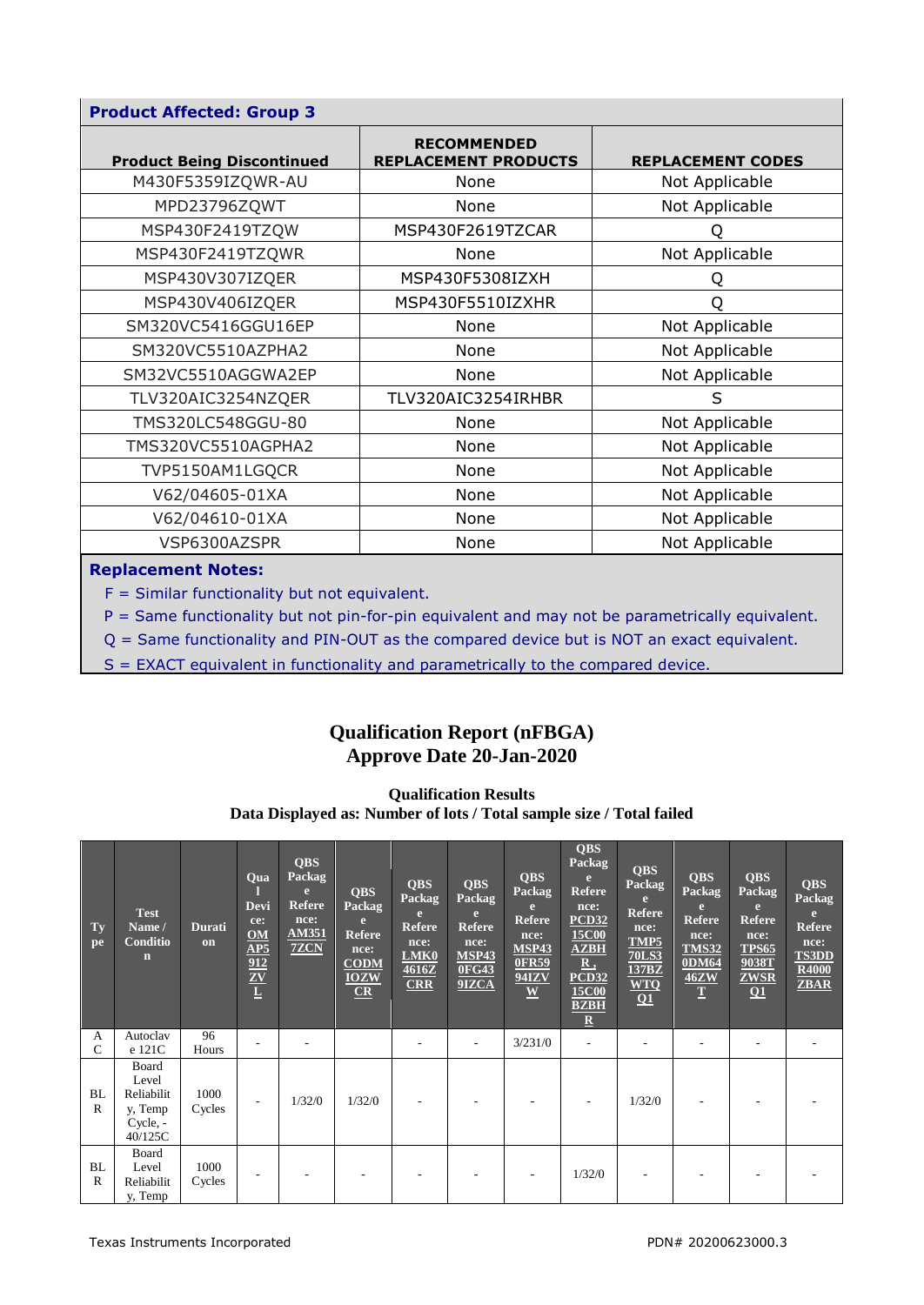| Ty<br>pe                                    | <b>Test</b><br>Name /<br>Conditio<br>$\mathbf n$       | <b>Durati</b><br>on                    | Qua<br>П<br>Devi<br>ce:<br>OM<br>AP5<br>912<br>$\frac{\overline{ZV}}{\underline{L}}$ | <b>QBS</b><br>Packag<br>$\mathbf{e}$<br><b>Refere</b><br>nce:<br><b>AM351</b><br>7ZCN | <b>QBS</b><br>Packag<br>$\mathbf{e}$<br><b>Refere</b><br>nce:<br><b>CODM</b><br><b>IOZW</b><br>CR | <b>QBS</b><br>Packag<br>$\mathbf{e}$<br>Refere<br>nce:<br>LMK0<br>4616Z<br><b>CRR</b> | <b>QBS</b><br>Packag<br>$\mathbf{e}$<br><b>Refere</b><br>nce:<br><b>MSP43</b><br><b>OFG43</b><br>9IZCA | <b>QBS</b><br>Packag<br>$\mathbf{e}$<br><b>Refere</b><br>nce:<br><b>MSP43</b><br><b>OFR59</b><br><b>94IZV</b><br>$\overline{\mathbf{W}}$ | QBS<br>Packag<br>$\mathbf{e}$<br><b>Refere</b><br>nce:<br><b>PCD32</b><br>15C00<br>AZBH<br>$\mathbf{R}$ ,<br>PCD32<br>15C00<br><b>BZBH</b><br>$\overline{\mathbf{R}}$ | <b>QBS</b><br>Packag<br>$\mathbf{e}$<br><b>Refere</b><br>nce:<br><b>TMP5</b><br><b>70LS3</b><br>137BZ<br><b>WTQ</b><br>$\overline{01}$ | <b>QBS</b><br>Packag<br>$\mathbf{e}$<br><b>Refere</b><br>nce:<br><b>TMS32</b><br>0DM64<br>46ZW<br>$\mathbf T$ | <b>QBS</b><br>Packag<br>$\mathbf{e}$<br>Refere<br>nce:<br><b>TPS65</b><br>9038T<br><b>ZWSR</b><br>$\Omega$ | <b>QBS</b><br>Packag<br>$\mathbf{e}$<br><b>Refere</b><br>nce:<br><b>TS3DD</b><br><b>R4000</b><br>ZBAR |
|---------------------------------------------|--------------------------------------------------------|----------------------------------------|--------------------------------------------------------------------------------------|---------------------------------------------------------------------------------------|---------------------------------------------------------------------------------------------------|---------------------------------------------------------------------------------------|--------------------------------------------------------------------------------------------------------|------------------------------------------------------------------------------------------------------------------------------------------|-----------------------------------------------------------------------------------------------------------------------------------------------------------------------|----------------------------------------------------------------------------------------------------------------------------------------|---------------------------------------------------------------------------------------------------------------|------------------------------------------------------------------------------------------------------------|-------------------------------------------------------------------------------------------------------|
|                                             | Cycle, -<br>40/85C                                     |                                        |                                                                                      |                                                                                       |                                                                                                   |                                                                                       |                                                                                                        |                                                                                                                                          |                                                                                                                                                                       |                                                                                                                                        |                                                                                                               |                                                                                                            |                                                                                                       |
| $\mathbf C$<br>D<br>M                       | $\mathop{\hbox{\rm ESD}}$ -<br>CDM                     | 250 V                                  | 1/3/<br>$\overline{0}$                                                               |                                                                                       |                                                                                                   |                                                                                       | 2/6/0                                                                                                  | 1/3/0                                                                                                                                    | $\overline{a}$                                                                                                                                                        |                                                                                                                                        |                                                                                                               |                                                                                                            |                                                                                                       |
| $\mathbf C$<br>D<br>M                       | $\mathop{\hbox{\rm ESD}}$ -<br>$\mathop{\rm CDM}$      | 500 V                                  | 1/3/<br>$\overline{0}$                                                               |                                                                                       | ٠                                                                                                 | ٠                                                                                     | ÷,                                                                                                     | $\overline{a}$                                                                                                                           | L,                                                                                                                                                                    | 1/3/0                                                                                                                                  | 1/3/0                                                                                                         | 1/3/0                                                                                                      |                                                                                                       |
| $\overline{C}$<br>D<br>M                    | ESD-<br>$\mathop{\rm CDM}$                             | 750 V                                  | L,                                                                                   |                                                                                       | ÷.                                                                                                | ÷                                                                                     | L,                                                                                                     | ٠                                                                                                                                        | L,                                                                                                                                                                    | 1/3/0                                                                                                                                  | 1/3/0                                                                                                         | 1/3/0                                                                                                      |                                                                                                       |
| $\overline{C}$<br>$\mathbf D$<br>M          | ESD-<br>CDM                                            | 1000 V                                 | $\overline{a}$                                                                       |                                                                                       |                                                                                                   |                                                                                       | ۰                                                                                                      |                                                                                                                                          |                                                                                                                                                                       |                                                                                                                                        | 1/3/0                                                                                                         | $\overline{\phantom{a}}$                                                                                   | 1/3/0                                                                                                 |
| $\overline{C}$<br>D<br>M                    | ESD-<br>$\mathbf{CDM}$                                 | 1500 V                                 | L,                                                                                   |                                                                                       |                                                                                                   | 1/3/0                                                                                 | ÷,                                                                                                     | ÷,                                                                                                                                       | 6/18/0                                                                                                                                                                |                                                                                                                                        |                                                                                                               |                                                                                                            |                                                                                                       |
| ED                                          | Electrical<br>Character<br>ization,<br>side by<br>side | Per<br>Datash<br>eet<br>Parame<br>ters | Pass                                                                                 |                                                                                       |                                                                                                   |                                                                                       |                                                                                                        |                                                                                                                                          |                                                                                                                                                                       |                                                                                                                                        |                                                                                                               |                                                                                                            |                                                                                                       |
| ED                                          | Electrical<br>Character<br>ization                     | Per<br>Datash<br>eet<br>Parame<br>ters |                                                                                      |                                                                                       |                                                                                                   | Pass                                                                                  |                                                                                                        |                                                                                                                                          | Pass                                                                                                                                                                  | Pass                                                                                                                                   | Pass                                                                                                          | Pass                                                                                                       | Pass                                                                                                  |
| FL<br>A<br>M                                | Flammab<br>ility (IEC<br>$695-2-2$                     | $\overline{\phantom{a}}$               | $\overline{a}$                                                                       |                                                                                       |                                                                                                   | ÷                                                                                     | L,                                                                                                     | ÷,                                                                                                                                       | 3/15/0                                                                                                                                                                |                                                                                                                                        |                                                                                                               | $\sim$                                                                                                     | 3/15/0                                                                                                |
| ${\rm FL}$<br>A<br>M                        | Flammab<br>ility (UL<br>$94V-0$                        | $\overline{a}$                         |                                                                                      |                                                                                       |                                                                                                   |                                                                                       |                                                                                                        | ٠                                                                                                                                        | 3/15/0                                                                                                                                                                |                                                                                                                                        |                                                                                                               | ٠                                                                                                          | 3/15/0                                                                                                |
| FL<br>A<br>M                                | Flammab<br>ility (UL-<br>1694)                         |                                        |                                                                                      |                                                                                       |                                                                                                   |                                                                                       |                                                                                                        |                                                                                                                                          | $3/15/0$                                                                                                                                                              |                                                                                                                                        |                                                                                                               |                                                                                                            | $3/15/0$                                                                                              |
| $\, {\rm H}$<br>AS<br>T                     | Biased<br>HAST,<br>110C/85<br>%RH                      | 264<br>Hours                           | $\overline{\phantom{a}}$                                                             | 3/231/0                                                                               | $\blacksquare$                                                                                    | 3/231/0                                                                               | $\overline{\phantom{a}}$                                                                               | 3/231/0                                                                                                                                  | 3/231/0                                                                                                                                                               | $\overline{\phantom{a}}$                                                                                                               | ÷,                                                                                                            | $\overline{\phantom{a}}$                                                                                   | 1/77/0                                                                                                |
| H<br>$\, {\bf B}$<br>$\mathbf M$            | ESD-<br><b>HBM</b>                                     | 1000 V                                 | $\overline{\phantom{a}}$                                                             | $\overline{a}$                                                                        | $\overline{a}$                                                                                    | $\overline{\phantom{a}}$                                                              | 2/6/0                                                                                                  | 1/3/0                                                                                                                                    | $\overline{\phantom{a}}$                                                                                                                                              | $\overline{\phantom{a}}$                                                                                                               | 1/3/0                                                                                                         | $\overline{\phantom{a}}$                                                                                   |                                                                                                       |
| $\, {\rm H}$<br>$\, {\bf B}$<br>$\mathbf M$ | ESD-<br><b>HBM</b>                                     | 2000 V                                 | $\frac{1}{2}$                                                                        | $\overline{\phantom{a}}$                                                              | $\overline{\phantom{a}}$                                                                          | $\overline{\phantom{a}}$                                                              | 2/6/0                                                                                                  | $\overline{\phantom{a}}$                                                                                                                 | 6/18/0                                                                                                                                                                | 1/3/0                                                                                                                                  | 1/3/0                                                                                                         | 1/3/0                                                                                                      | $\overline{\phantom{a}}$                                                                              |
| H<br>$\, {\bf B}$<br>$\mathbf M$            | $\mathop{\hbox{\rm ESD}}$ -<br>HBM                     | 3000 V                                 | $\overline{\phantom{a}}$                                                             | $\overline{\phantom{a}}$                                                              | ÷,                                                                                                | $\overline{\phantom{a}}$                                                              |                                                                                                        | $\overline{\phantom{a}}$                                                                                                                 | $\frac{1}{2}$                                                                                                                                                         | $\overline{\phantom{a}}$                                                                                                               | L,                                                                                                            | $\blacksquare$                                                                                             | 1/3/0                                                                                                 |
| $\, {\rm H}$<br>$\, {\bf B}$<br>$\mathbf M$ | $\mathop{\hbox{\rm ESD}}$ -<br>HBM                     | 4000 V                                 | ÷,                                                                                   | L,                                                                                    | ÷,                                                                                                | 1/3/0                                                                                 | $\overline{\phantom{a}}$                                                                               | $\overline{\phantom{a}}$                                                                                                                 | L,                                                                                                                                                                    | ÷,                                                                                                                                     | L,                                                                                                            | $\overline{\phantom{a}}$                                                                                   | L,                                                                                                    |
| HT<br>OL                                    | Life Test,<br>90C                                      | 2000<br>Hours                          | $\overline{\phantom{a}}$                                                             | ÷,                                                                                    | ÷,                                                                                                | $\overline{\phantom{a}}$                                                              | $\overline{\phantom{a}}$                                                                               |                                                                                                                                          |                                                                                                                                                                       | $\overline{a}$                                                                                                                         | 3/387/0                                                                                                       | $\frac{1}{2}$                                                                                              | $\overline{\phantom{a}}$                                                                              |
| HT<br>OL                                    | Life Test,<br>125C                                     | 1000<br>Hours                          | $\frac{1}{2}$                                                                        | ÷,                                                                                    | ÷,                                                                                                | $\overline{\phantom{a}}$                                                              | $\overline{\phantom{a}}$                                                                               | $\overline{\phantom{a}}$                                                                                                                 | 6/462/0                                                                                                                                                               | 3/231/0                                                                                                                                | $\overline{\phantom{a}}$                                                                                      | 3/231/0                                                                                                    | $\overline{\phantom{a}}$                                                                              |
| $\rm HT$<br>OL                              | Life Test,<br>115C                                     | 1000<br>Hours                          | L,                                                                                   | $\overline{\phantom{a}}$                                                              | ÷,                                                                                                | 1/77/0                                                                                | $\overline{\phantom{a}}$                                                                               | $\overline{\phantom{a}}$                                                                                                                 | $\frac{1}{2}$                                                                                                                                                         | $\blacksquare$                                                                                                                         | $\overline{\phantom{a}}$                                                                                      | $\overline{\phantom{a}}$                                                                                   | $\Box$                                                                                                |
| $\operatorname{HT}$<br>OL                   | Life Test,<br>140C                                     | 480<br>hours                           | ÷,                                                                                   | $\overline{\phantom{a}}$                                                              | $\overline{\phantom{a}}$                                                                          | $\overline{\phantom{a}}$                                                              | $\overline{\phantom{a}}$                                                                               | ÷,                                                                                                                                       | $\overline{\phantom{a}}$                                                                                                                                              | ÷,                                                                                                                                     | $\frac{1}{2}$                                                                                                 | $\overline{\phantom{a}}$                                                                                   | 1/77/0                                                                                                |
| $\operatorname{HT}$<br>SL                   | High<br>Temp                                           | 1000<br>Hours                          | 3/23<br>1/0                                                                          | 3/45/0                                                                                | $\blacksquare$                                                                                    | 1/77/0                                                                                | 3/231/0                                                                                                | 3/231/0                                                                                                                                  | 3/231/0                                                                                                                                                               | 1/45/0                                                                                                                                 | 3/231/0                                                                                                       | $\overline{\phantom{a}}$                                                                                   | $\blacksquare$                                                                                        |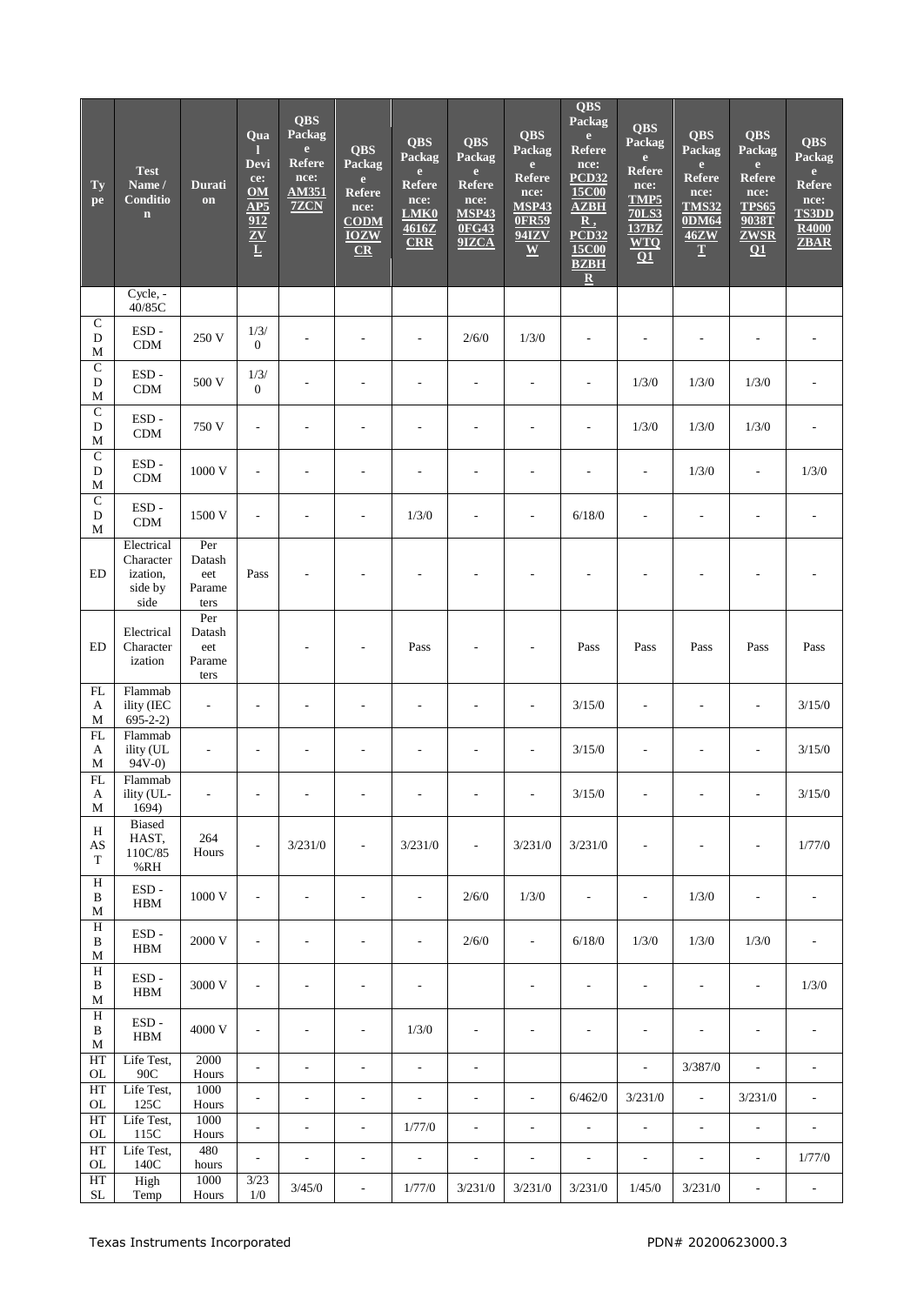| Ty<br>pe                                                           | <b>Test</b><br>Name /<br>Conditio<br>$\mathbf{n}$          | <b>Durati</b><br>on                        | Qua<br><b>Devi</b><br>ce:<br><b>OM</b><br>$\overline{\mathbf{AP5}}$<br>$\frac{912}{\underline{ZV}}$ | <b>QBS</b><br>Packag<br>$\mathbf{e}$<br><b>Refere</b><br>nce:<br><b>AM351</b><br>7ZCN | <b>QBS</b><br>Packag<br>$\mathbf{e}$<br><b>Refere</b><br>nce:<br><b>CODM</b><br><b>IOZW</b><br>CR | <b>QBS</b><br>Packag<br>$\mathbf{e}$<br>Refere<br>nce:<br>LMK0<br>4616Z<br>CRR | <b>QBS</b><br>Packag<br>$\mathbf{e}$<br><b>Refere</b><br>nce:<br><b>MSP43</b><br><b>OFG43</b><br>9IZCA | <b>QBS</b><br>Packag<br>$\mathbf{e}$<br><b>Refere</b><br>nce:<br><b>MSP43</b><br>0FR59<br><b>94IZV</b><br>$\underline{\mathbf{W}}$ | <b>QBS</b><br>Packag<br>$\mathbf{e}$<br><b>Refere</b><br>nce:<br>PCD32<br>15C00<br><b>AZBH</b><br>R,<br><b>PCD32</b><br>15C00<br><b>BZBH</b><br>$\overline{\mathbf{R}}$ | <b>QBS</b><br>Packag<br>$\mathbf{e}$<br><b>Refere</b><br>nce:<br>TMP5<br><b>70LS3</b><br>137BZ<br><b>WTQ</b><br>Q1 | <b>QBS</b><br>Packag<br>$\mathbf{e}$<br><b>Refere</b><br>nce:<br><b>TMS32</b><br><b>0DM64</b><br>46ZW<br>$\mathbf T$ | <b>QBS</b><br>Packag<br>$\mathbf{e}$<br><b>Refere</b><br>nce:<br><b>TPS65</b><br>9038T<br><b>ZWSR</b><br>$\Omega$ | <b>QBS</b><br>Packag<br>$\mathbf{e}$<br><b>Refere</b><br>nce:<br><b>TS3DD</b><br><b>R4000</b><br>ZBAR |
|--------------------------------------------------------------------|------------------------------------------------------------|--------------------------------------------|-----------------------------------------------------------------------------------------------------|---------------------------------------------------------------------------------------|---------------------------------------------------------------------------------------------------|--------------------------------------------------------------------------------|--------------------------------------------------------------------------------------------------------|------------------------------------------------------------------------------------------------------------------------------------|-------------------------------------------------------------------------------------------------------------------------------------------------------------------------|--------------------------------------------------------------------------------------------------------------------|----------------------------------------------------------------------------------------------------------------------|-------------------------------------------------------------------------------------------------------------------|-------------------------------------------------------------------------------------------------------|
|                                                                    | Storage<br>Bake<br>150C                                    |                                            |                                                                                                     |                                                                                       |                                                                                                   |                                                                                |                                                                                                        |                                                                                                                                    |                                                                                                                                                                         |                                                                                                                    |                                                                                                                      |                                                                                                                   |                                                                                                       |
| HT<br><b>SL</b>                                                    | High<br>Temp<br>Storage<br>Bake<br>150C                    | 500<br>Hours                               |                                                                                                     |                                                                                       |                                                                                                   |                                                                                |                                                                                                        |                                                                                                                                    |                                                                                                                                                                         |                                                                                                                    |                                                                                                                      | 2/90/0                                                                                                            |                                                                                                       |
| HT<br><b>SL</b>                                                    | High<br>Temp<br>Storage<br>Bake<br>170C                    | 420<br>hours                               |                                                                                                     |                                                                                       |                                                                                                   |                                                                                |                                                                                                        |                                                                                                                                    |                                                                                                                                                                         |                                                                                                                    |                                                                                                                      |                                                                                                                   | 3/231/0                                                                                               |
| M<br>Q                                                             | Manufact<br>urability<br>(Assembl<br>y)                    | (per<br>mfg.<br>Site<br>specific<br>ation) | Pass                                                                                                | Pass                                                                                  | Pass                                                                                              | Pass                                                                           | Pass                                                                                                   | Pass                                                                                                                               | Pass                                                                                                                                                                    | Pass                                                                                                               | Pass                                                                                                                 | Pass                                                                                                              | Pass                                                                                                  |
| $\mathbf M$<br><b>SL</b>                                           | Moisture<br>Sensitivit<br>y,<br><b>JEDEC</b>               | Level<br>3-260C                            | $3/36$<br>$\sqrt{0}$                                                                                |                                                                                       |                                                                                                   |                                                                                | 3/36/0                                                                                                 | 3/36/0                                                                                                                             | 3/36/0                                                                                                                                                                  | 3/36/0                                                                                                             | 3/36/0                                                                                                               | 3/36/0                                                                                                            | 3/36/0                                                                                                |
| PD                                                                 | Physical<br>Dimensio<br>ns                                 | (per<br>mechan<br>ical<br>drawin<br>g)     | 3/15<br>$\sqrt{0}$                                                                                  |                                                                                       |                                                                                                   |                                                                                | 1/5/0                                                                                                  |                                                                                                                                    | 3/15/0                                                                                                                                                                  |                                                                                                                    |                                                                                                                      | 3/30/0                                                                                                            | 3/15/0                                                                                                |
| $\overline{\text{SB}}$<br>$\rm S$                                  | Ball<br>Shear                                              | <b>Balls</b>                               | 3/90<br>$/0\,$                                                                                      | 3/150/0                                                                               | ÷,                                                                                                | 3/240/0                                                                        | 3/60/0                                                                                                 | 3/60/0                                                                                                                             | 3/540/0                                                                                                                                                                 | 1/50/0                                                                                                             | $\overline{a}$                                                                                                       | 3/150/0                                                                                                           | 3/60/0                                                                                                |
| <b>SD</b>                                                          | Solderabi<br>lity                                          | PB-<br>Free<br>Solder                      | 3/66<br>$\sqrt{0}$                                                                                  |                                                                                       |                                                                                                   | ä,                                                                             | 1/12/0                                                                                                 | ÷,                                                                                                                                 | 3/66/0                                                                                                                                                                  |                                                                                                                    |                                                                                                                      | ÷,                                                                                                                | 3/66/0                                                                                                |
| TC                                                                 | Temperat<br>ure<br>Cycle, -<br>55/125C                     | 1000<br>Cycles                             |                                                                                                     | 3/231/0                                                                               |                                                                                                   |                                                                                |                                                                                                        |                                                                                                                                    |                                                                                                                                                                         | 3/231/0                                                                                                            | 3/231/0                                                                                                              | 3/231/0                                                                                                           |                                                                                                       |
| TC                                                                 | Temperat<br>ure<br>Cycle, -<br>55/125C                     | 700<br>Cycles                              | 3/23<br>1/0                                                                                         |                                                                                       |                                                                                                   | 3/231/0                                                                        | 3/231/0                                                                                                | 3/231/0                                                                                                                            | 3/231/0                                                                                                                                                                 |                                                                                                                    |                                                                                                                      |                                                                                                                   | 3/231/0                                                                                               |
| $\ensuremath{\mathsf{T}}\ensuremath{\mathsf{H}}$<br>B              | Biased<br>Temperat<br>ure and<br>Humidity<br>85C/85%<br>RH | 1000<br>Hours                              |                                                                                                     |                                                                                       |                                                                                                   |                                                                                |                                                                                                        |                                                                                                                                    |                                                                                                                                                                         | 3/230/0                                                                                                            | 3/231/0                                                                                                              | 3/231/0                                                                                                           |                                                                                                       |
| ${\bf U}$<br>H<br>$\mathbf{A}\mathbf{S}$<br>$\mathbf T$            | Unbiased<br><b>HAST</b><br>110C/85<br>%RH                  | 264<br>Hours                               | 3/23<br>1/0                                                                                         |                                                                                       |                                                                                                   | 3/231/0                                                                        | 3/231/0                                                                                                | $\overline{\phantom{a}}$                                                                                                           | 3/231/0                                                                                                                                                                 | 3/231/0                                                                                                            | 3/231/0                                                                                                              | 3/231/0                                                                                                           |                                                                                                       |
| ${\bf U}$<br>$\, {\rm H}$<br>$\mathbf{A}\mathbf{S}$<br>$\mathbf T$ | Unbiased<br><b>HAST</b><br>130C/85<br>$\%RH$               | 96<br>Hours                                | L,                                                                                                  | 3/231/0                                                                               | $\overline{\phantom{a}}$                                                                          | ÷,                                                                             | ÷,                                                                                                     | ä,                                                                                                                                 | ÷,                                                                                                                                                                      |                                                                                                                    |                                                                                                                      | $\overline{\phantom{a}}$                                                                                          | 3/231/0                                                                                               |
| W<br>$\rm BP$                                                      | Wire Pull                                                  | Wires                                      | $1/76$<br>$\sqrt{0}$                                                                                | 3/228/0                                                                               | ÷,                                                                                                | 3/228/0                                                                        | 3/228/0                                                                                                | 3/228/0                                                                                                                            | 3/228/0                                                                                                                                                                 | 3/300/0                                                                                                            | 3/228/0                                                                                                              | 3/300/0                                                                                                           | 3/228/0                                                                                               |
| W<br>$_{\rm BS}$                                                   | Ball<br>Bond<br>Shear                                      | Wires                                      | $1/76$<br>$\sqrt{0}$                                                                                | 3/228/0                                                                               | $\overline{\phantom{a}}$                                                                          | 3/228/0                                                                        | 3/228/0                                                                                                | 3/228/0                                                                                                                            | 3/228/0                                                                                                                                                                 | 3/300/0                                                                                                            | 3/228/0                                                                                                              | 3/300/0                                                                                                           | 3/228/0                                                                                               |

- QBS: Qual By Similarity\*

- Qual Device OMAP5912ZVL is qualified at LEVEL3-260CG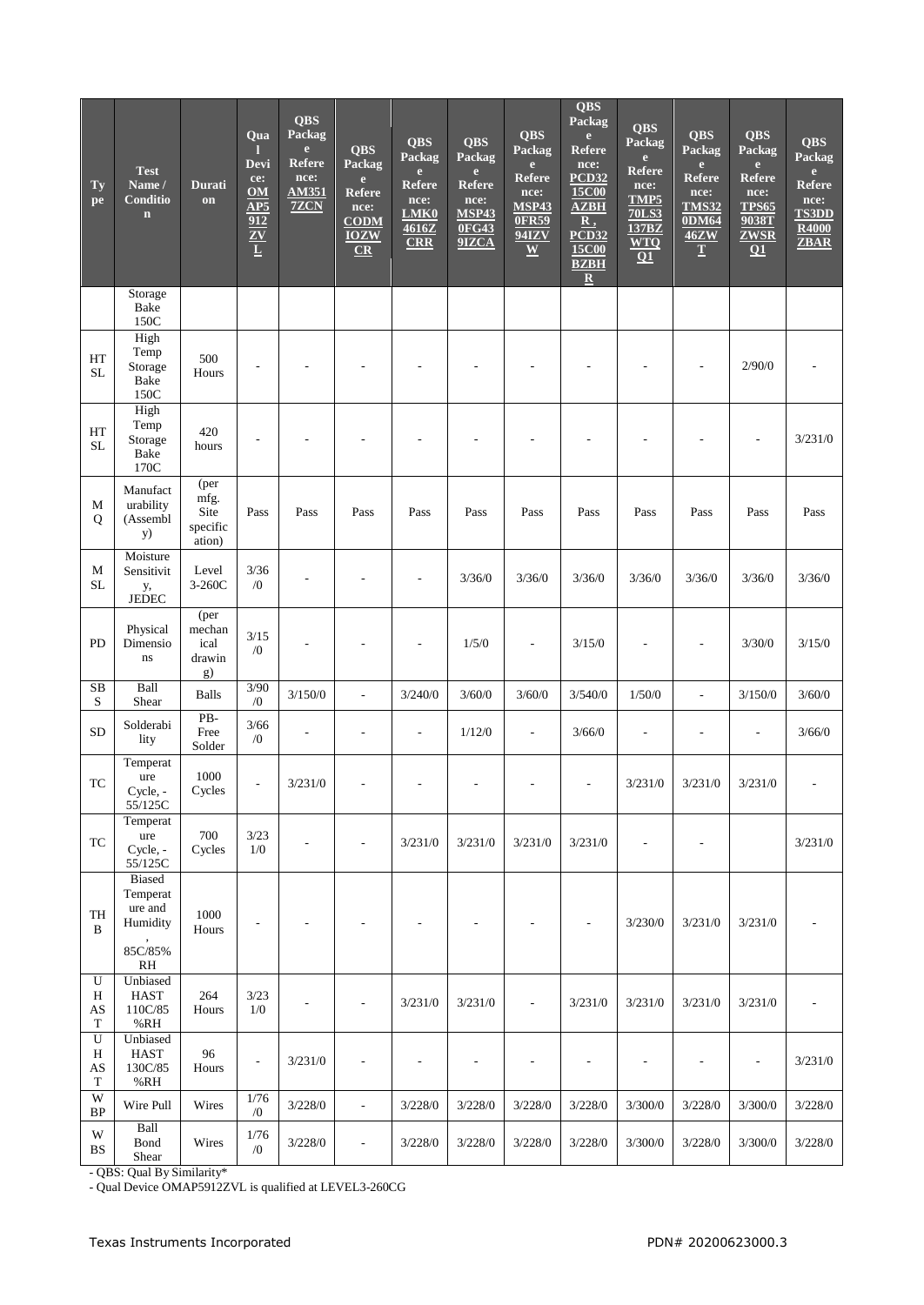- Preconditioning was performed for Autoclave, Unbiased HAST, THB/Biased HAST, Temperature Cycle, Thermal Shock, and HTSL, as applicable

- The following are equivalent HTOL options based on an activation energy of 0.7eV : 125C/1k Hours, 140C/480 Hours, 150C/300 Hours, and 155C/240 Hours

- The following are equivalent HTSL options based on an activation energy of 0.7eV : 150C/1k Hours, and 170C/420 Hours

- The following are equivalent Temp Cycle options per JESD47 : -55C/125C/700 Cycles and -65C/150C/500 Cycles

Quality and Environmental data is available at TI's external Web site: http://www.ti.com/

**Green/Pb-free Status:**

Qualified Pb-Free(SMT) and Green

# **Qualification Report (nFBGA) Approve Date 08-Apr-2020**

**Qualification Results**

| Data Displayed as: Number of lots / Total sample size / Total failed |                                                                |                                         |                                                                 |                                                         |                                                                       |                                                                                |                                                                                  |                                                                              |                                                                                         |  |
|----------------------------------------------------------------------|----------------------------------------------------------------|-----------------------------------------|-----------------------------------------------------------------|---------------------------------------------------------|-----------------------------------------------------------------------|--------------------------------------------------------------------------------|----------------------------------------------------------------------------------|------------------------------------------------------------------------------|-----------------------------------------------------------------------------------------|--|
| <b>Type</b>                                                          | <b>Test</b><br>Name /<br><b>Condition</b>                      | <b>Durati</b><br>on                     | Qual<br>Device:<br><b>AFE4491N</b><br>$\underline{\mathbf{MA}}$ | <b>Qual</b><br>Device:<br><b>DRV8601N</b><br><b>MBR</b> | <b>Qual</b><br>Device:<br><b>TXS0108E</b><br>$\overline{\text{NMER}}$ | <b>QBS</b><br>Package<br><b>Referen</b><br>ce:<br><b>AM3517ZC</b><br>${\bf N}$ | <b>QBS</b><br>Package<br><b>Referen</b><br>ce:<br><b>LMK04616</b><br><b>ZCRR</b> | <b>QBS</b><br>Package<br><b>Referen</b><br>ce:<br><b>PCD3215C</b><br>00BZBHR | <b>QBS</b><br>Package<br><b>Reference:</b><br><b>TMP570L</b><br><b>S3137BZ</b><br>WTOQ1 |  |
| <b>BLR</b>                                                           | Board<br>Level<br>Reliability<br>, Temp<br>Cycle, -<br>40/125C | 1000<br>Cycles                          |                                                                 |                                                         |                                                                       | 1/32/0                                                                         |                                                                                  |                                                                              | 1/32/0                                                                                  |  |
| <b>BLR</b>                                                           | Board<br>Level<br>Reliability<br>, Temp<br>Cycle, -<br>40/85C  | 1000<br>Cycles                          |                                                                 |                                                         |                                                                       |                                                                                |                                                                                  | 1/32/0                                                                       |                                                                                         |  |
| CDM                                                                  | $\mathop{\hbox{\rm ESD}}$ -<br>CDM                             | 250 V                                   | 1/3/0                                                           | 1/3/0                                                   | 1/3/0                                                                 |                                                                                |                                                                                  |                                                                              |                                                                                         |  |
| CDM                                                                  | $ESD -$<br>CDM                                                 | 500 V                                   | 1/3/0                                                           | 1/3/0                                                   | 1/3/0                                                                 | ÷                                                                              |                                                                                  | ٠                                                                            | 1/3/0                                                                                   |  |
| CDM                                                                  | $ESD -$<br>CDM                                                 | 750 V                                   |                                                                 |                                                         | $\overline{a}$                                                        | -                                                                              |                                                                                  | $\qquad \qquad \blacksquare$                                                 | 1/3/0                                                                                   |  |
| CDM                                                                  | $ESD -$<br>CDM                                                 | 1000 V                                  |                                                                 |                                                         |                                                                       | ۰                                                                              |                                                                                  |                                                                              |                                                                                         |  |
| CDM                                                                  | $ESD -$<br>$\mathop{\rm CDM}$                                  | 1500 V                                  |                                                                 | ÷                                                       | ÷,                                                                    | ÷,                                                                             | 1/3/0                                                                            | 6/18/0                                                                       | ٠                                                                                       |  |
| ED                                                                   | Electrical<br>Characteri<br>zation                             | Per<br>Datashe<br>et<br>Paramet<br>ers  |                                                                 |                                                         |                                                                       |                                                                                | Pass                                                                             | Pass                                                                         | Pass                                                                                    |  |
| $\mathop{\rm ED}\nolimits$                                           | Electrical<br>Characteri<br>zation,<br>side by<br>side         | (per<br>datashe<br>et)                  | Pass                                                            | Pass                                                    | Pass                                                                  |                                                                                |                                                                                  |                                                                              |                                                                                         |  |
| <b>FLAM</b>                                                          | Flammabil<br>ity (IEC<br>$695 - 2 - 2)$                        | Method<br>$\rm\,B/IEC$<br>$695 - 2 - 2$ |                                                                 |                                                         | ÷                                                                     |                                                                                |                                                                                  | 3/15/0                                                                       |                                                                                         |  |
| <b>FLAM</b>                                                          | Flammabil<br>ity (UL<br>$94V-0$                                | Method<br>A/UL<br>94V-0                 |                                                                 |                                                         |                                                                       |                                                                                |                                                                                  | 3/15/0                                                                       |                                                                                         |  |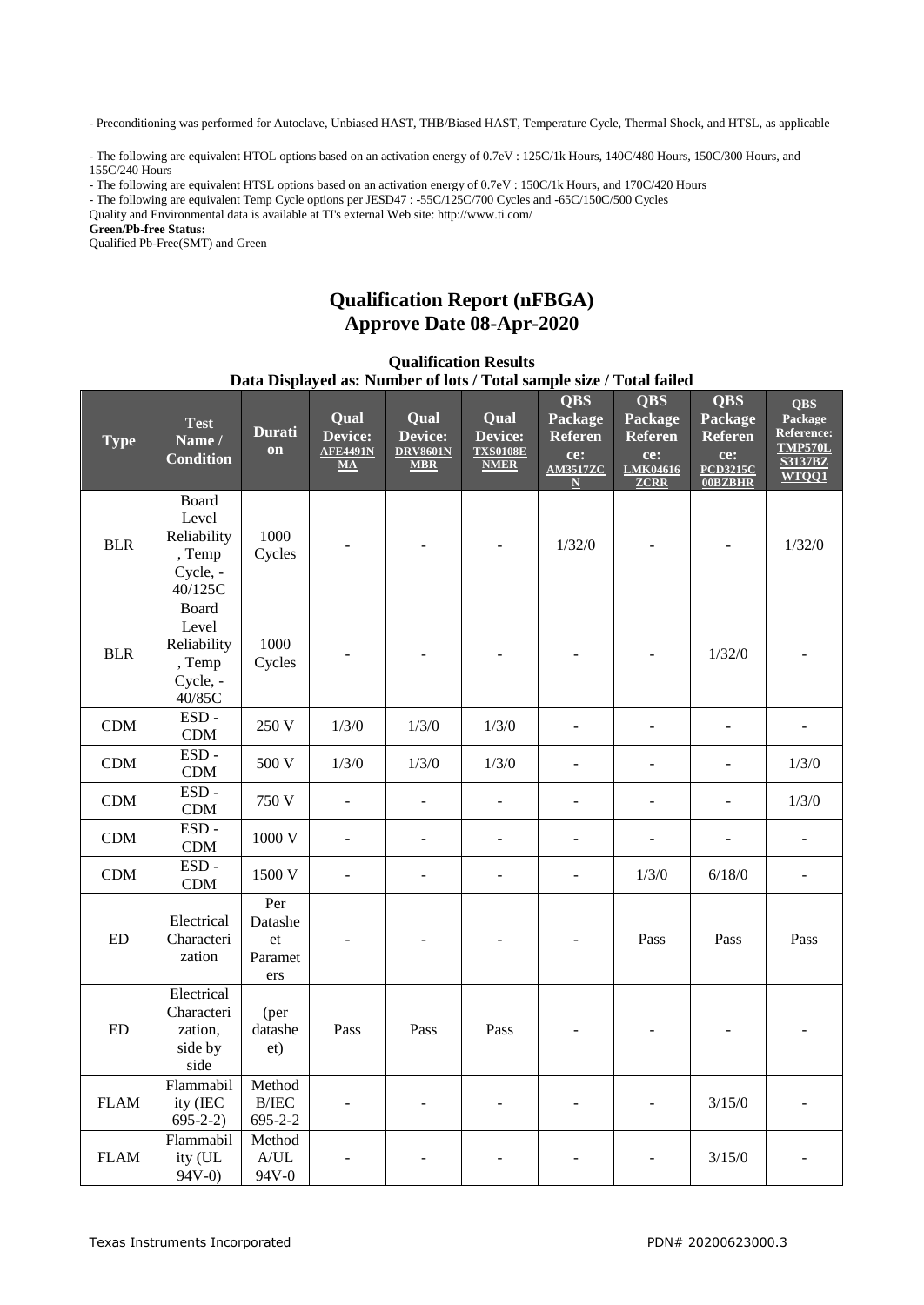| <b>Type</b>  | <b>Test</b><br>Name /<br><b>Condition</b>                          | <b>Durati</b><br>on                        | Qual<br>Device:<br><b>AFE4491N</b><br>MA | Qual<br>Device:<br><b>DRV8601N</b><br><b>MBR</b> | Qual<br>Device:<br><b>TXS0108E</b><br><b>NMER</b> | <b>QBS</b><br>Package<br>Referen<br>ce:<br><b>AM3517ZC</b><br>$\mathbb N$ | <b>QBS</b><br>Package<br><b>Referen</b><br>ce:<br>LMK04616<br><b>ZCRR</b> | <b>QBS</b><br>Package<br><b>Referen</b><br>ce:<br><b>PCD3215C</b><br><b>00BZBHR</b> | <b>QBS</b><br>Package<br><b>Reference:</b><br><b>TMP570L</b><br><b>S3137BZ</b><br>WTQQ1 |
|--------------|--------------------------------------------------------------------|--------------------------------------------|------------------------------------------|--------------------------------------------------|---------------------------------------------------|---------------------------------------------------------------------------|---------------------------------------------------------------------------|-------------------------------------------------------------------------------------|-----------------------------------------------------------------------------------------|
| <b>FLAM</b>  | Flammabil<br>ity (UL-<br>1694)                                     | Method<br>$C/UL$ -<br>1694                 |                                          |                                                  |                                                   |                                                                           |                                                                           | 3/15/0                                                                              |                                                                                         |
| <b>HAST</b>  | <b>Biased</b><br>HAST,<br>110C/85%<br><b>RH</b>                    | 264<br>Hours                               |                                          |                                                  |                                                   | 3/231/0                                                                   | 3/231/0                                                                   | 3/231/0                                                                             |                                                                                         |
| <b>HBM</b>   | $ESD -$<br><b>HBM</b>                                              | 2000 V                                     |                                          |                                                  | ÷,                                                | $\overline{a}$                                                            |                                                                           | 6/18/0                                                                              | 1/3/0                                                                                   |
| <b>HBM</b>   | $ESD -$<br><b>HBM</b>                                              | 4000 V                                     |                                          |                                                  |                                                   | $\overline{a}$                                                            | 1/3/0                                                                     |                                                                                     |                                                                                         |
| <b>HTOL</b>  | Life Test,<br>115C                                                 | 1000<br>Hours                              |                                          |                                                  |                                                   |                                                                           | 1/77/0                                                                    |                                                                                     |                                                                                         |
| <b>HTOL</b>  | Life Test,<br>125C                                                 | 1000<br>Hours                              |                                          |                                                  |                                                   | L,                                                                        |                                                                           | 6/462/0                                                                             | 3/231/0                                                                                 |
| <b>HTSL</b>  | High<br>Temp<br>Storage<br><b>Bake</b><br>150C                     | 1000<br>Hours                              | 3/230/0                                  | 3/231/0                                          | 3/231/0                                           | 3/45/0                                                                    | 1/77/0                                                                    | 3/231/0                                                                             | 1/45/0                                                                                  |
| <b>MQ</b>    | Manufactu<br>rability<br>(Assembly<br>$\lambda$                    | (per<br>mfg.<br>Site<br>specific<br>ation) | Pass                                     | Pass                                             | Pass                                              | Pass                                                                      | Pass                                                                      | Pass                                                                                | Pass                                                                                    |
| <b>MSL</b>   | Moisture<br>Sensitivity<br>, JEDEC                                 | Level<br>$2-260C$                          |                                          | 3/36/0                                           | 3/36/0                                            |                                                                           |                                                                           |                                                                                     |                                                                                         |
| <b>MSL</b>   | Moisture<br>Sensitivity<br>, JEDEC                                 | Level<br>3-260C                            | 3/36/0                                   |                                                  |                                                   |                                                                           |                                                                           | 3/36/0                                                                              | 3/36/0                                                                                  |
| PD           | Physical<br>Dimensio<br>$\bf ns$                                   | (per<br>mechan<br>ical<br>drawing          | 3/15/0                                   | 3/15/0                                           | 3/15/0                                            |                                                                           |                                                                           | 3/15/0                                                                              |                                                                                         |
| <b>SBS</b>   | <b>Ball Shear</b>                                                  | <b>Balls</b>                               | 3/90/0                                   | 3/90/0                                           | 3/90/0                                            | 3/150/0                                                                   | 3/240/0                                                                   | 3/540/0                                                                             | 1/50/0                                                                                  |
| ${\rm SD}$   | Solderabil<br>ity                                                  | PB-<br>Free<br>Solder                      | 3/66/0                                   | 3/66/0                                           | 3/66/0                                            |                                                                           |                                                                           | 3/66/0                                                                              |                                                                                         |
| TC           | Temperatu<br>re Cycle, -<br>55/125C                                | 1000<br>Cycles                             |                                          |                                                  | $\overline{\phantom{a}}$                          | 3/231/0                                                                   |                                                                           | $\overline{\phantom{a}}$                                                            | 3/231/0                                                                                 |
| TC           | Temperatu<br>re Cycle, -<br>55/125C                                | 700<br>Cycles                              | 3/231/0                                  | 3/231/0                                          | 3/231/0                                           | $\Box$                                                                    | 3/231/0                                                                   | 3/231/0                                                                             |                                                                                         |
| <b>THB</b>   | <b>Biased</b><br>Temperatu<br>re and<br>Humidity,<br>85C/85%<br>RH | 1000<br>Hours                              |                                          |                                                  |                                                   |                                                                           |                                                                           |                                                                                     | 3/230/0                                                                                 |
| <b>UHAST</b> | Unbiased<br><b>HAST</b>                                            | 264<br>Hours                               | 3/230/0                                  | 3/231/0                                          | 3/231/0                                           | $\overline{\phantom{0}}$                                                  | 3/231/0                                                                   | 3/231/0                                                                             | 3/231/0                                                                                 |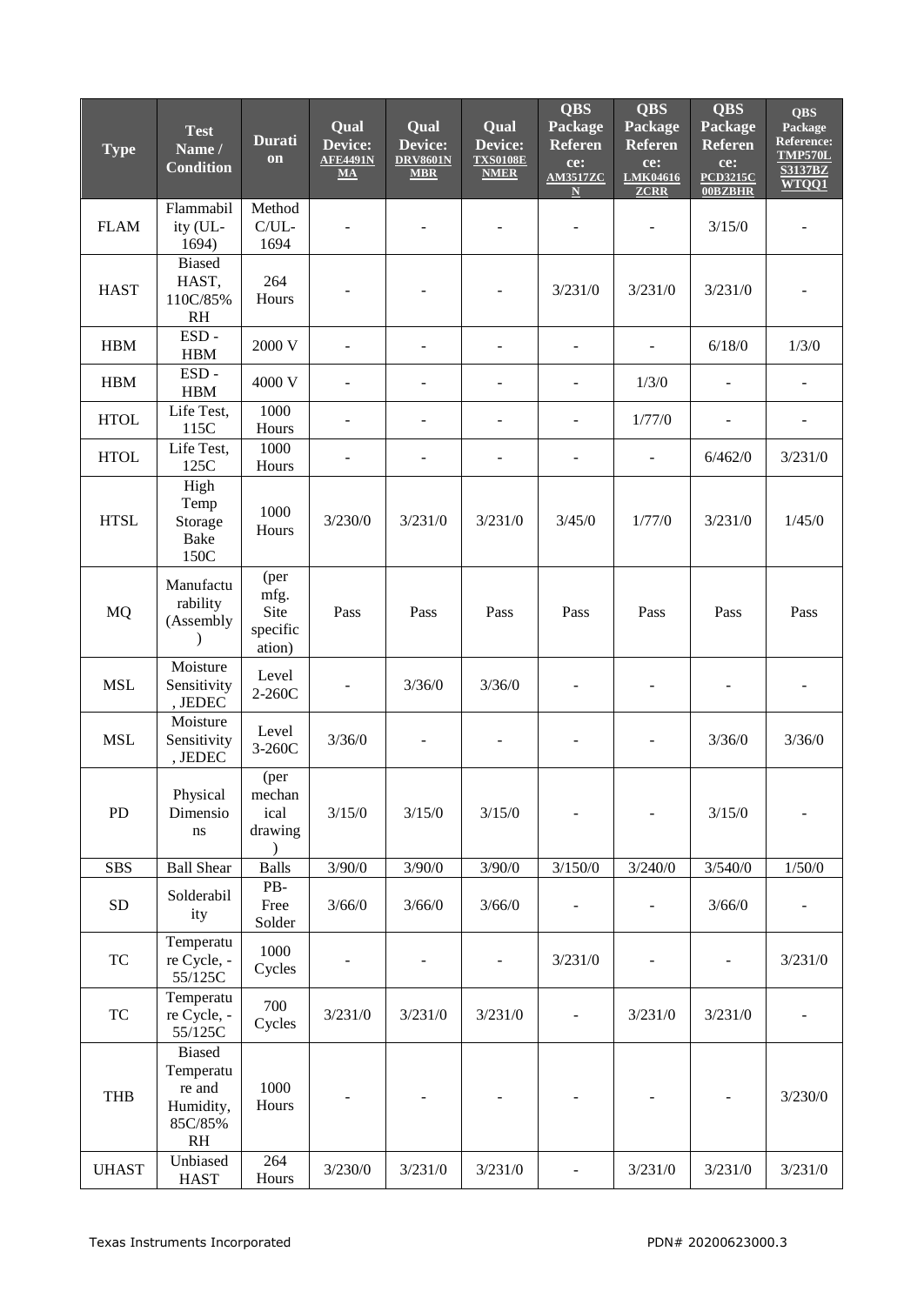| <b>Type</b>  | <b>Test</b><br>Name/<br><b>Condition</b>         | <b>Durati</b><br>on | <b>Oual</b><br>Device:<br><b>AFE4491N</b><br>$MA$ | Qual<br>Device:<br><b>DRV8601N</b><br><b>MBR</b> | <b>Oual</b><br>Device:<br><b>TXS0108E</b><br><b>NMER</b> | <b>QBS</b><br>Package<br><b>Referen</b><br>ce:<br><b>AM3517ZC</b><br>$\mathbf N$ | <b>QBS</b><br>Package<br><b>Referen</b><br>ce:<br>LMK04616<br><b>ZCRR</b> | <b>QBS</b><br>Package<br><b>Referen</b><br>ce:<br><b>PCD3215C</b><br>00BZBHR | <b>QBS</b><br>Package<br><b>Reference:</b><br><b>TMP570L</b><br><b>S3137BZ</b><br>WTQQ1 |
|--------------|--------------------------------------------------|---------------------|---------------------------------------------------|--------------------------------------------------|----------------------------------------------------------|----------------------------------------------------------------------------------|---------------------------------------------------------------------------|------------------------------------------------------------------------------|-----------------------------------------------------------------------------------------|
|              | 110C/85%<br>RH                                   |                     |                                                   |                                                  |                                                          |                                                                                  |                                                                           |                                                                              |                                                                                         |
| <b>UHAST</b> | Unbiased<br><b>HAST</b><br>130C/85%<br><b>RH</b> | 96<br><b>Hours</b>  |                                                   |                                                  |                                                          | 3/231/0                                                                          |                                                                           |                                                                              |                                                                                         |
| <b>WBP</b>   | Wire Pull                                        | Wires               | 1/76/0                                            | 1/76/0                                           | 3/228/0                                                  | 3/228/0                                                                          | 3/228/0                                                                   | 3/228/0                                                                      | 3/300/0                                                                                 |
| <b>WBS</b>   | Ball Bond<br>Shear                               | Wires               | 1/76/0                                            | 1/76/0                                           | 3/228/0                                                  | 3/228/0                                                                          | 3/228/0                                                                   | 3/228/0                                                                      | 3/300/0                                                                                 |

- QBS: Qual By Similarity\*

- Qual Devices DRV8601NMBR and TXS0108ENMER are qualified at LEVEL2-260C

- Qual Device AFE4491NMA is qualified at LEVEL3-260CG

- Device AFE4491NMA contains multiple dies.

- Preconditioning was performed for Autoclave, Unbiased HAST, THB/Biased HAST, Temperature Cycle, Thermal Shock, and HTSL, as applicable

- The following are equivalent HTOL options based on an activation energy of 0.7eV : 125C/1k Hours, 140C/480 Hours, 150C/300 Hours, and 155C/240 Hours

- The following are equivalent HTSL options based on an activation energy of 0.7eV : 150C/1k Hours, and 170C/420 Hours

- The following are equivalent Temp Cycle options per JESD47 : -55C/125C/700 Cycles and -65C/150C/500 Cycles

Quality and Environmental data is available at TI's external Web site: http://www.ti.com/

**Green/Pb-free Status:**

Qualified Pb-Free(SMT) and Green

For questions regarding this notice, e-mails can be sent to the regional contacts shown below or your local Field Sales Representative.

| <b>Location</b> | E-Mail                         |
|-----------------|--------------------------------|
| USA             | PCNAmericasContact@list.ti.com |
| Europe          | PCNEuropeContact@list.ti.com   |
| Asia Pacific    | PCNAsiaContact@list.ti.com     |
| WW PCN Team     | PCN ww admin team@list.ti.com  |

### **IMPORTANT NOTICE AND DISCLAIMER**

TI PROVIDES TECHNICAL AND RELIABILITY DATA (INCLUDING DATASHEETS), DESIGN RESOURCES (INCLUDING REFERENCE DESIGNS), APPLICATION OR OTHER DESIGN ADVICE, WEB TOOLS, SAFETY INFORMATION, AND OTHER RESOURCES "AS IS" AND WITH ALL FAULTS, AND DISCLAIMS ALL WARRANTIES, EXPRESS AND IMPLIED, INCLUDING WITHOUT LIMITATION ANY IMPLIED WARRANTIES OF MERCHANTABILITY, FITNESS FOR A PARTICULAR PURPOSE OR NON-INFRINGEMENT OF THIRD PARTY INTELLECTUAL PROPERTY RIGHTS.

These resources are intended for skilled developers designing with TI products. You are solely responsible for (1) selecting the appropriate TI products for your application, (2) designing, validating and testing your application, and (3) ensuring your application meets applicable standards, and any other safety, security, or other requirements. These resources are subject to change without notice. TI grants you permission to use these resources only for development of an application that uses the TI products described in the resource. Other reproduction and display of these resources is prohibited. No license is granted to any other TI intellectual property right or to any third party intellectual property right. TI disclaims responsibility for, and you will fully indemnify TI and its representatives against, any claims, damages, costs, losses, and liabilities arising out of your use of these resources.